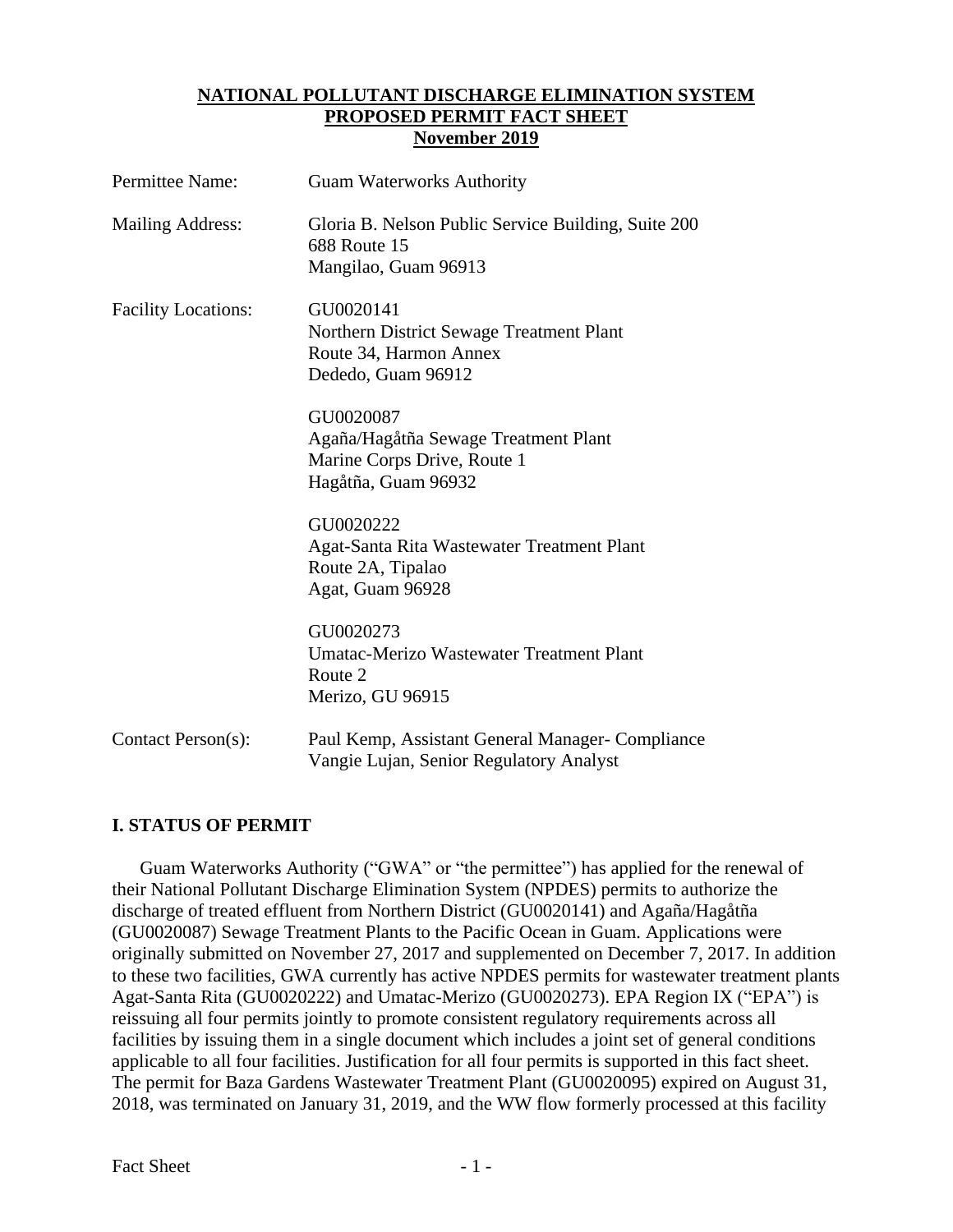site was re-routed to the new Agat WWTP on December 31, 2018 and will not be replaced by this permitting action.

EPA has developed these permits and fact sheet pursuant to Section 402 of the Clean Water Act, which requires point source dischargers to control the amount of pollutants that are discharged to waters of the United States through obtaining a NPDES permit.

The permittee is currently discharging under NPDES permits GU0020141, GU0020087, GU0020273, and GU0020222. Pursuant to 40 CFR 122.21, the terms of the existing permits which are beyond their expiration date are administratively extended until the issuance of a new permit.

EPA has classified GU0020141, GU0020087, GU0020222 as major dischargers and GU0020273 as a minor discharger.

| <b>Permit</b><br><b>Condition</b>   | <b>Previous Permit(s)</b>       | <b>New Permit</b>                                                 | <b>Reason for change</b>                                                                                             |
|-------------------------------------|---------------------------------|-------------------------------------------------------------------|----------------------------------------------------------------------------------------------------------------------|
| Northern<br>Effluent<br>Limitations | Settleable Solids               | Nitrate,<br>orthophosphate,<br>copper, zinc, and<br>toxicity.     | Settleable solids limitation and<br>monitoring removed due to new<br>regional policy.                                |
|                                     |                                 |                                                                   | Limitations for new parameters added<br>due to reasonable potential resulting<br>from new information.               |
|                                     |                                 |                                                                   | <b>BOD</b> and TSS limitations reduced<br>based on flow calculation.                                                 |
| Agaña<br>Effluent<br>Limitations    | Settleable Solids               | Nitrate,<br>orthophosphate,<br>copper, silver, and<br>toxicity.   | Settleable solids limitation and<br>monitoring removed due to new<br>regional policy.                                |
|                                     |                                 |                                                                   | Limitations for new parameters added<br>due to reasonable potential resulting<br>from new information.               |
| <b>Agat Effluent</b><br>Limitations | Ammonia Impact<br>Ratio ("AIR") | Arsenic                                                           | Ammonia limitation removed for<br>marine discharge. Guam WQS has<br>numeric criteria only for surface<br>discharges. |
|                                     |                                 |                                                                   | Limitation for arsenic established due<br>to reasonable potential resulting from<br>new effluent data.               |
| Umatac<br>Effluent<br>Limitations   | $\overline{\phantom{a}}$        | River flow and<br>toxicity                                        | River flow limitation added to<br>enforce discharge prohibition (see<br>below)                                       |
|                                     |                                 | <b>Elevated limitations</b><br>for BOD, TSS, AIR,<br>nitrate, and | Limitation for toxicity established<br>due to reasonable potential.                                                  |

# **II. SIGNIFICANT CHANGES TO PREVIOUS PERMITS**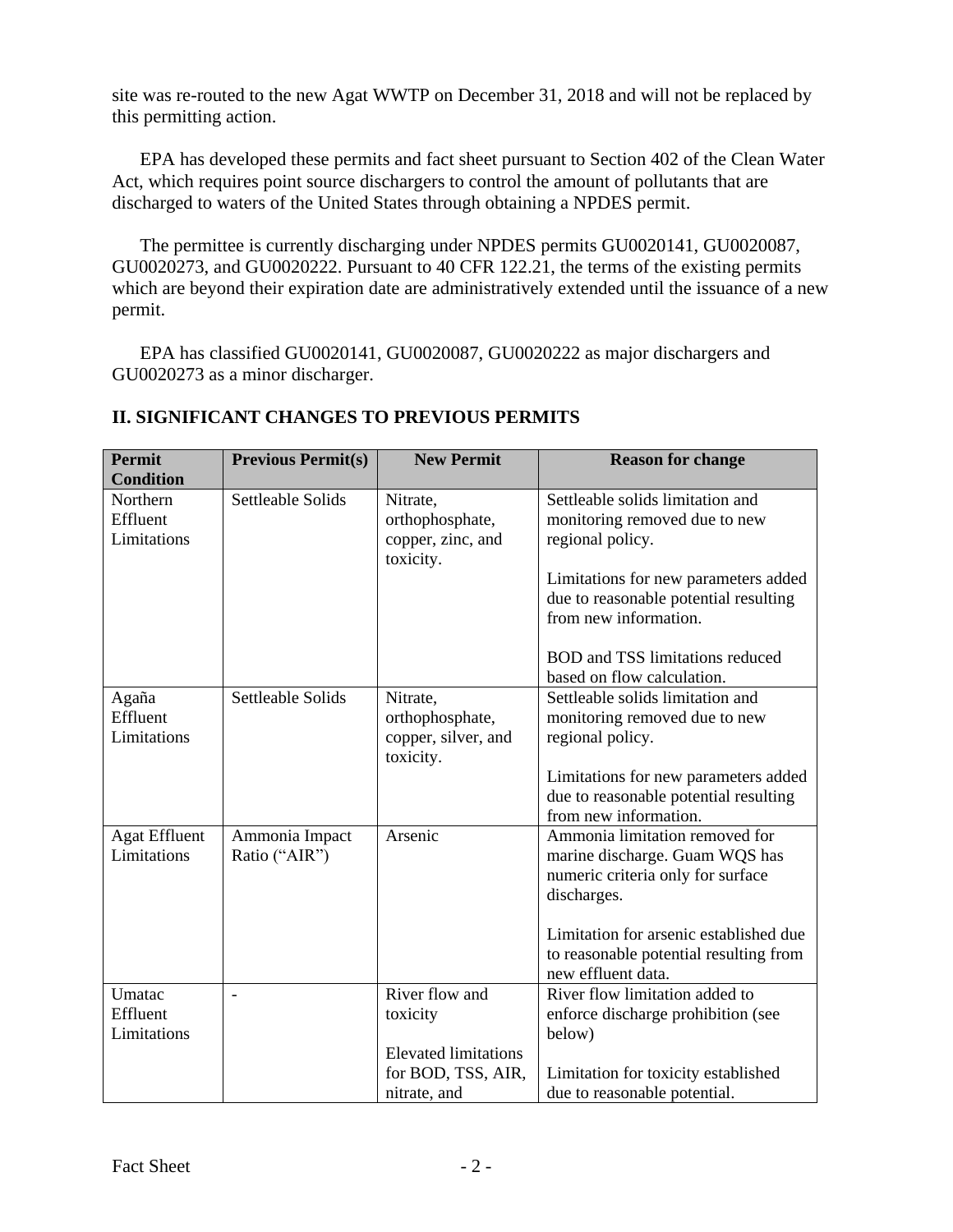|                   |                          | orthophosphate          |                                         |
|-------------------|--------------------------|-------------------------|-----------------------------------------|
|                   |                          |                         | Elevated limitations for BOD and        |
|                   |                          |                         | TSS due to application of equivalent    |
|                   |                          |                         | to secondary standards.                 |
|                   |                          |                         |                                         |
|                   |                          |                         | Elevated limitations for AIR, nitrate,  |
|                   |                          |                         | and orthophosphate as a result of       |
|                   |                          |                         | proposed mixing zone.                   |
| <b>Umatac Dry</b> | Discharge                | Discharge only          | Dry weather discharge prohibition       |
| Weather           | authorized year-         | authorized when         | included as a contingency of allowing   |
| Discharge         | round.                   | river flow is greater   | for mixing in ephemeral Toguan          |
| Prohibition       |                          | than 1.5 cfs.           | River.                                  |
| Umatac            | Single compliance        | Multiple compliance     | Allows flexibility to meet              |
| Internal          | point                    | points before and       | technology-based effluent limits and    |
| Monitoring        |                          | after Wetland           | enterococcus prior to natural           |
|                   |                          | <b>Treatment System</b> | treatment system.                       |
| Pretreatment      | $\overline{\phantom{a}}$ | Pretreatment            | Due to volume of discharge and          |
|                   |                          | program submittal       | presence of industrial users, permittee |
|                   |                          | required one year       | must develop a pretreatment program     |
|                   |                          | after permit issuance   | within one year of permit issuance.     |
| FOG and           | Agat only                | All facilities          | Fats, Oils and Grease ("FOG") and       |
| Asset             |                          |                         | <b>Asset Management requirements</b>    |
| Management        |                          |                         | applied across complete collection      |
|                   |                          |                         | system consistent with Agat-Santa       |
|                   |                          |                         | Rita permit within six months of        |
|                   |                          |                         | permit issuance.                        |
| Electronic        | Agat and Umatac          | All facilities          | Permit requirements updated to          |
| Reporting         | only                     |                         | comply with electronic reporting rule.  |
|                   |                          |                         | All effluent data must be submitted     |
|                   |                          |                         | electronically.                         |
| Receiving         | Many parameters,         | Monitoring required     | Receiving water monitoring program      |
| Water             | many locations           | only for pollutants     | has been simplified to corroborate      |
| Monitoring        |                          | receiving dilution      | dilution assumptions and collect data   |
|                   |                          | credit; monitoring      | for future mixing zone applications.    |
|                   |                          | focused at edge of      |                                         |
|                   |                          | mixing zone and         |                                         |
|                   |                          | ambient station.        |                                         |

# I**II. GENERAL DESCRIPTION OF FACILITIES**

# Northern District WWTP

Northern District WWTP is located in Dededo on the northwestern coast of the island of Guam (see Appendix A). The facility is located on a plateau that is 91 m (300 ft) above the Philippine Sea. The facility collects and treats wastewater from the regions of Dededo, Latte Heights, Perez Acres, Ypaopao, and Marianas Terrace, the Yigo Collector System, and other unincorporated subdivisions throughout Yigo and Dededo municipalities. The service area also includes U.S. military facilities (Air Force and Navy) within the areas of Dedeo and Harmon Annex, and Anderson Air Force Base. The Northern District WWTP currently provides Chemically Enhanced Primary Treatment (CEPT) for a population of approximately 76,000 people.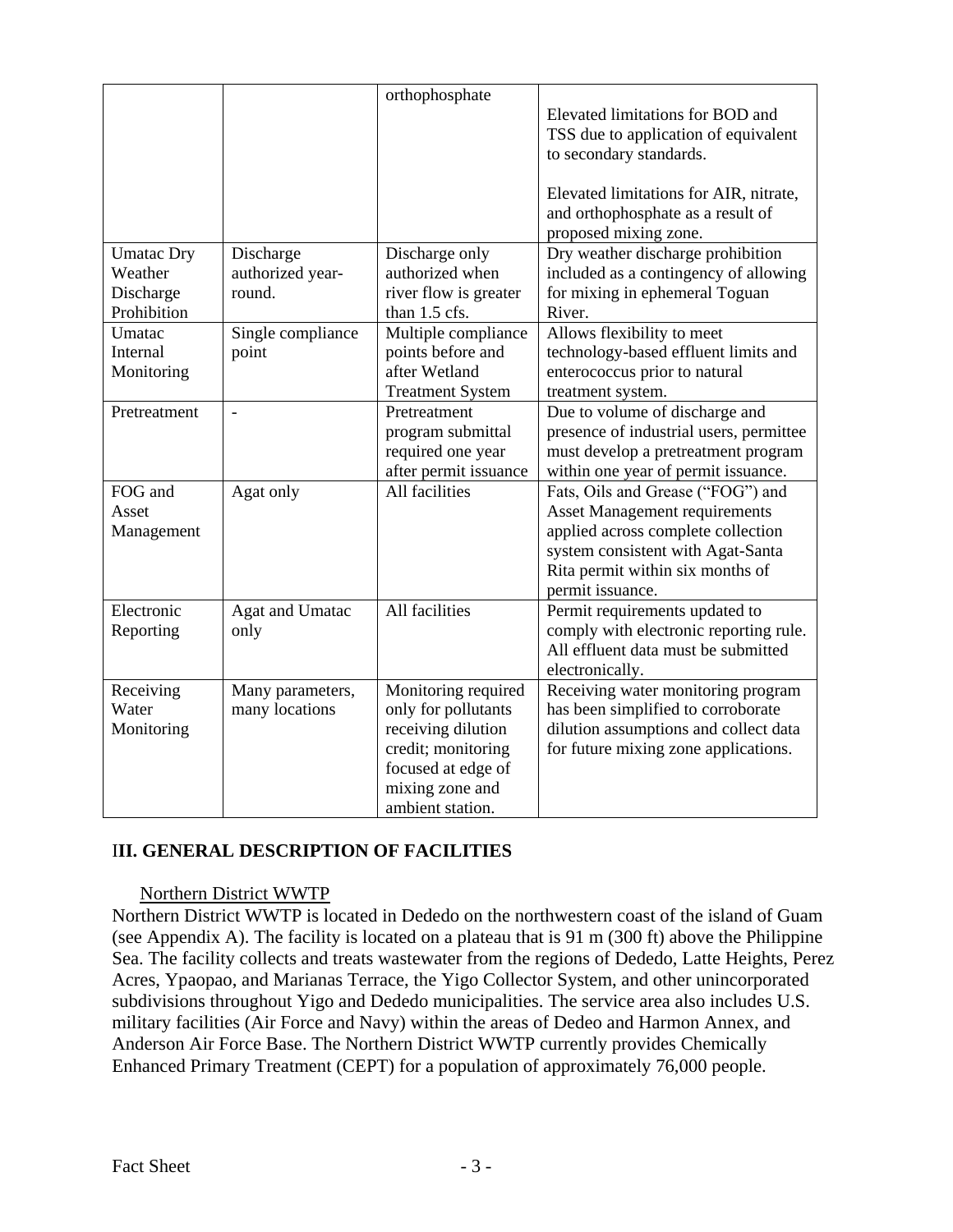The Department of Defense (DoD) is planning an expansion of military operations in Guam with the construction of a new Marine base that will neighbor the Northern District WWTP facility. Based on information from DoD, EPA understands that DoD is considering the installation of a new sewage connection system from the new base to the Northern District WWSTP. Present expectation is that the new DoD base will be occupied in 2022. The DoD expansion may increase future flows at Northern District.

According to the permit application, the average daily and peak hourly design flow capacities of the facility are 12.0 and 28.6 million gallons per day ("MGD"), respectively. The average and maximum daily flow discharge effluent flow was 6.04 MGD and 8.1 MGD, respectively, in 2017.

Current treatment at Northern District WWTP includes chemically enhanced primary treatment. Design treatment includes screening of raw sewage, pre-aeration for odor control and mixing of coagulant and flocculation aid, (CEPT) and primary sedimentation. Appendix B *[labeled Attachment C in draft NPDES Permit]* provides a schematic of present Northern District WWTP treatment works. GWA installed a new outfall in January 2009, extending the point of discharge approximately 500 feet further offshore, but GWA has not yet installed the multi-port diffuser which would extend the terminus of the outfall to 7,972 feet into the Philippine Sea and 140 feet deep. EPA's 2013 Final Decision Document on Northern District's CWA 301(h) waiver from secondary treatment standards presumed full installation of the multi-port diffuser.

### Agaña/Hagåtña WWTP

Agaña WWTP is located on a 152.4 m by 213.4 m (500 ft by 700 ft) man-made island west of Hagåtña Bay. The facility collects and treats wastewater from the central region of Guam which includes the villages of Hagåtña, Agaña Heights, Asan Piti, Tamuning, Mongmong-Toto, Sinajana, Chalan Pago-Ordot, Yona, Mangilao, portion of Barrigada, and Tumon. The service area also includes federal government installations (Naval Hospital facilities and personnel residences). Agaña WWTP currently provides Chemically Enhanced Primary treatment (CEPT) for a population of approximately 82,645 people.

According to the application, the average daily and peak hourly design flow capacities of the facility are estimated at 12.0 and 34.1 million gallons per day ("MGD"), respectively. According to their application, the average and maximum daily flow discharge effluent flow was 6.11 MGD and 9.23 MGD, respectively, in 2017.

Design treatment at the Agaña WWTP includes screening of raw sewage, grit removal, and primary sedimentation. The existing facility conducts enhanced primary sedimentation using three clarifiers operated in parallel. Sludge is pumped to aerobic digesters and decanted prior to hauling off-site. The treatment removal is estimated to be between 30 and 80% for TSS and between 15 and 50% removal for BOD5, short of standards for secondary treatment. The outfall discharges 366 m (1,200 ft) beyond the reef line at a depth of 84 m (275 ft). According to GWA's Basis of Design report, the outfall consists of a 107 cm (42 in) diameter pipe with a new single-port diffuser (GMP Associates, Inc. 2001).

# Agat-Santa Rita WWTP

The former Agat-Santa Rita WWTP was located at Ga'an Point and collected sanitary wastewater from approximately 19,800 residents in Agat and Santa Rita. The permittee has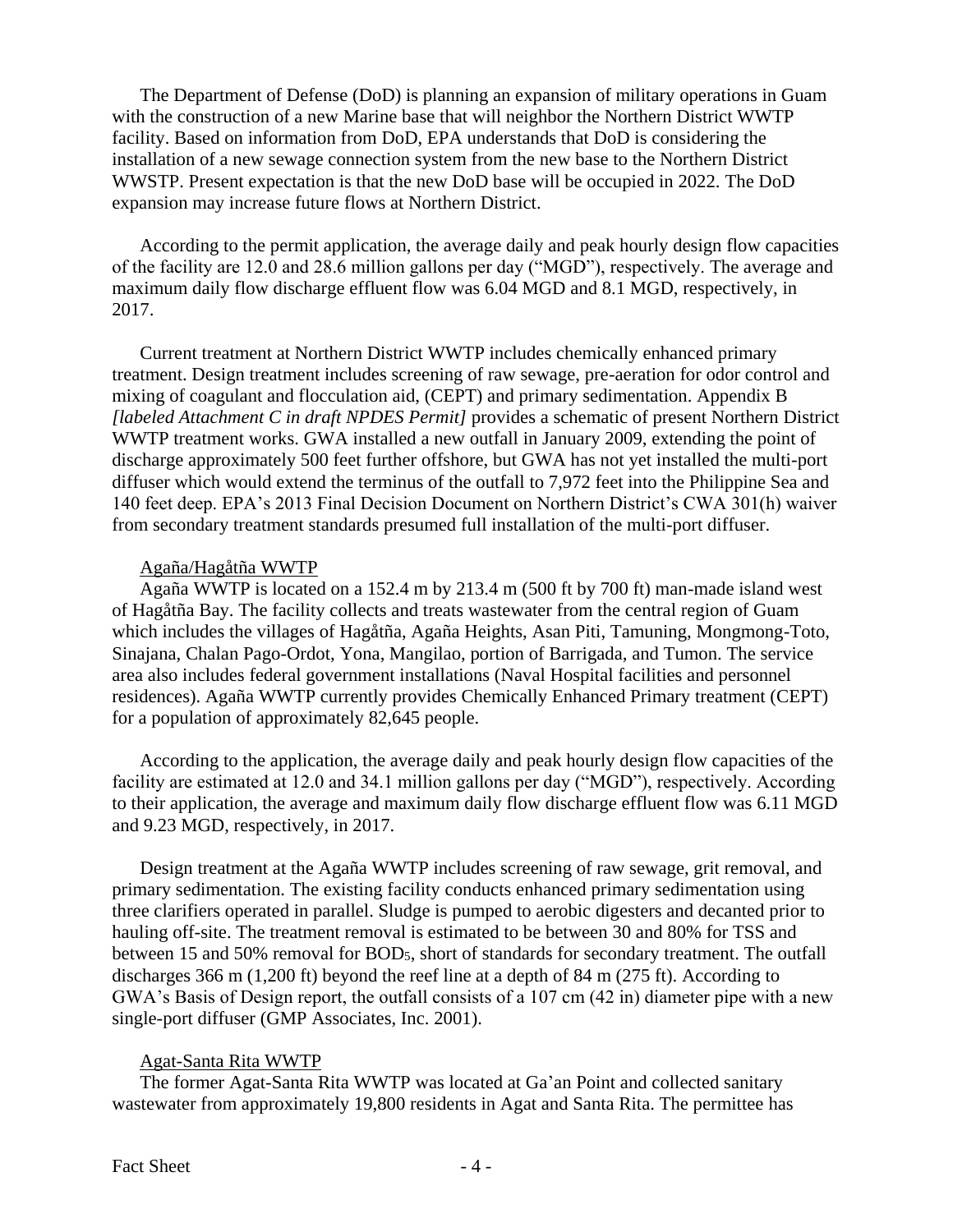constructed a new WWTP that began operating in March 2017 and has a maximum daily inflow rate of 1.6 MGD during dry weather and 9.3 MGD during wet weather. The facility consists of a headworks, flow equalization tanks, oxidation ditches (2 anoxic/anaerobic basins and 2 aerobic basins), 2 secondary clarifiers, 2 ultraviolet disinfection channels, and 3 aerobic digesters, and 2 gravity belt thickeners. Solids are removed from the secondary clarifier and sent to aerobic digestion, then sludge drying beds before being trucked to Northern District WWTP (GU0020141).

The effluent from this treatment facility is sent through a combined outfall shared with the U.S. Navy's Apra Harbor Wastewater Treatment Plant (permit GU0110019) and discharged to the ocean through the Tipalao Bay outfall. The outfall terminates at a diffuser located approximately 1,600 feet from shore, at a depth of 125 feet.

The permittee shut down their Baza Gardens Treatment Plant on December 31, 2018 and rerouted all flows to the Agat-Santa Rita facility by that date. The permit for Baza Gardens has been terminated.

### Umatac-Merizo WWTP

Umatac-Merizo WWTP is located in the town of Merizo, Guam. The facility discharges treated domestic wastewater from the facility to the Toguan River, which flows into the Toguan Bay, a part of the Philippine Sea.

The facility was built in 1981 and is a Class II wastewater treatment plant as defined by the Guam Environmental Protection Agency ("GEPA") and was designed to serve approximate 4,000 residents. The facility has a Waste Stabilization Pond Treatment System ("WSPTS"; a mechanically aerated, facultative treatment lagoon) and Wetlands Treatment System ("WTS"). The WTS consists of six constructed wetland ponds where evapotranspiration and percolation treat effluent from the stabilization pond. The facility does not currently disinfect its effluent.

Design flow for the facility is 0.39 million gallons per day ("MGD"), however discharge is intermittent and correlates to rainfall.

The applicant is currently upgrading the headworks, aerated lagoon, pump station and WTS system to increase effectiveness of treatment at the facility. The applicant expects the project to be completed by July 2019.

# Court Order

An order for preliminary relief was filed by the Guam District Court in November 2011 against the permittee. The order mandates upgrades and studies for all five existing facilities and their collection systems. EPA is working with the permittee to help oversee compliance with the order.

# Detailed Maps and Schematics

GWA has provided more detailed maps and schematics of current and planned operations for all four facilities. The files are being maintained in the admin record and are available upon request.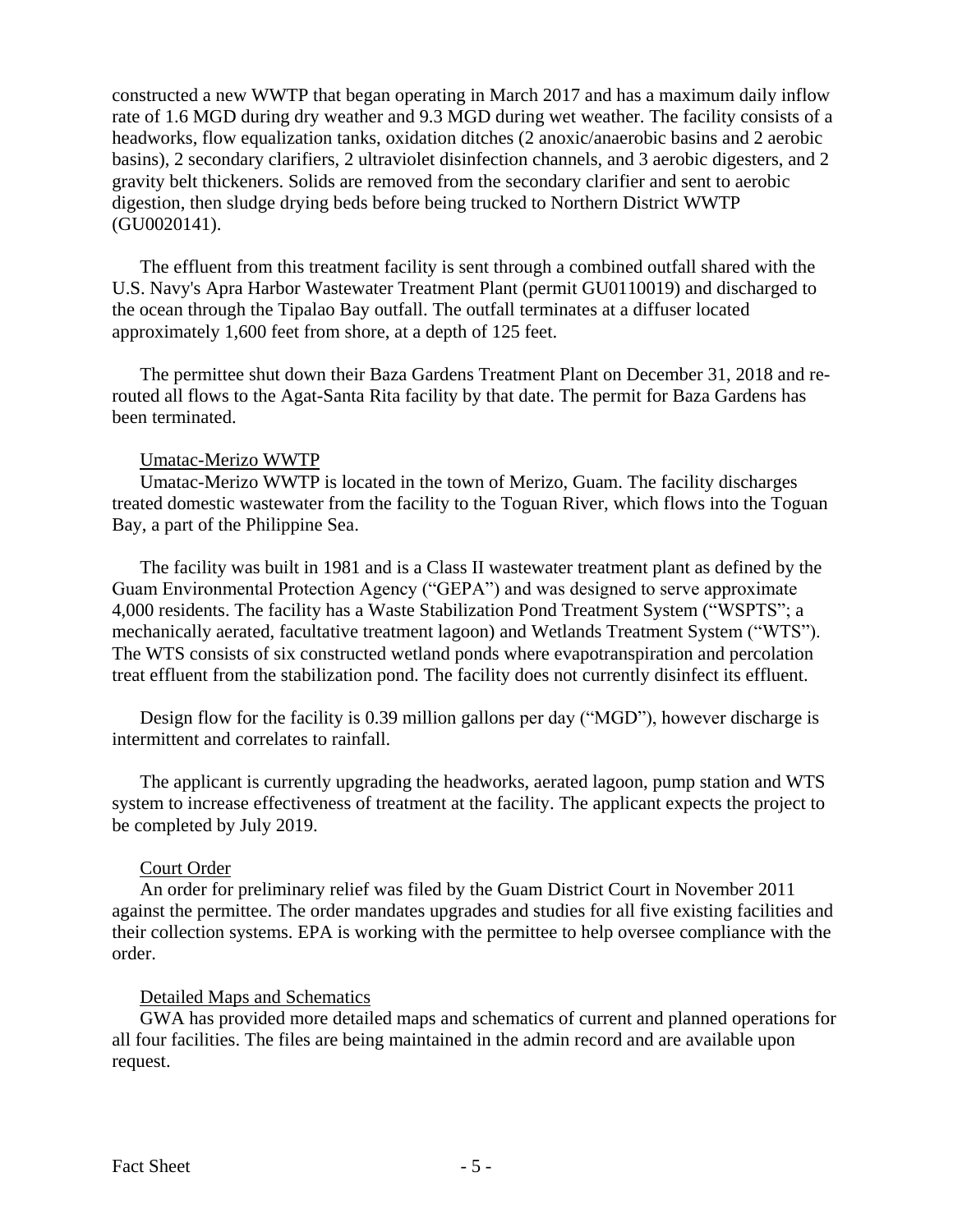# **IV. DESCRIPTION OF RECEIVING WATER**

#### Northern District WWTP

Northern District WWTP discharges into coastal waters that are located south of Tanguisson Point on the northern shoreline of Guam. There are no embayments in this area, but long, shallow indentations exist to the north and south of Tanguisson Point.

# Agaña/Hagåtña WWTP

Agaña/Hagåtña WWTP discharges into coastal waters that are located off Agaña Bay on the central and western shoreline of Guam in the Philippine Sea. Agaña Bay is located between Oca and Adelup Points and is characterized by a wide fringing reef flat that borders most of the area. The shoreline is characterized as rubble with sand with coral-algal rubble covering the ocean floor.

# Agat-Santa Rita WWTP

Agat-Santa Rita WWTP discharges out a joint deep ocean outfall along with the U.S. Navy's Apra Harbor WWTP into Tipalao Bay of the Philippine Sea. Discharge from Apra Harbor WWTP is regulated under NPDES permit GU0110019.

### Umatac-Merizo WWTP

Umatac-Merizo WWTP discharges to the Toguan River via a spillway downstream of the Wetland Treatment System and outfall 001. The discharge comingles with the Toguan River for less than half a mile before flowing into the Toguan Bay in the Philippine Sea.

### Receiving Water Classifications and TMDLs

The Guam Water Quality Standards ("WQS") classify the Toguan River in the vicinity of the Umatac-Merizo discharge as "Category S-3 Low." Surface water in this category is primarily used for commercial, agricultural, and industrial activities.

For all other outfall locations, the Guam WQS classify the vicinity of the receiving water as "Category M-2 Good" marine waters. The beneficial uses for this category of waters are the propagation and survival of marine organisms, particularly shellfish and coral reefs. Other important and intended uses include maricultural activities, aesthetic enjoyment, and compatible recreation inclusive of whole-body contact and related activities.

Beaches throughout Guam are listed as impaired for enterococcus. TMDLs for Guam's northern and southern beaches were adopted in December 2013 and February 2015, respectively, and include waste load allocations ("WLAs") for all permitted wastewater treatment facilities in Guam. For facilities discharging into M-2 waters, WLAs for Enterococcus are 35/100 mL geometric mean and 104/100 mL instantaneous maximum.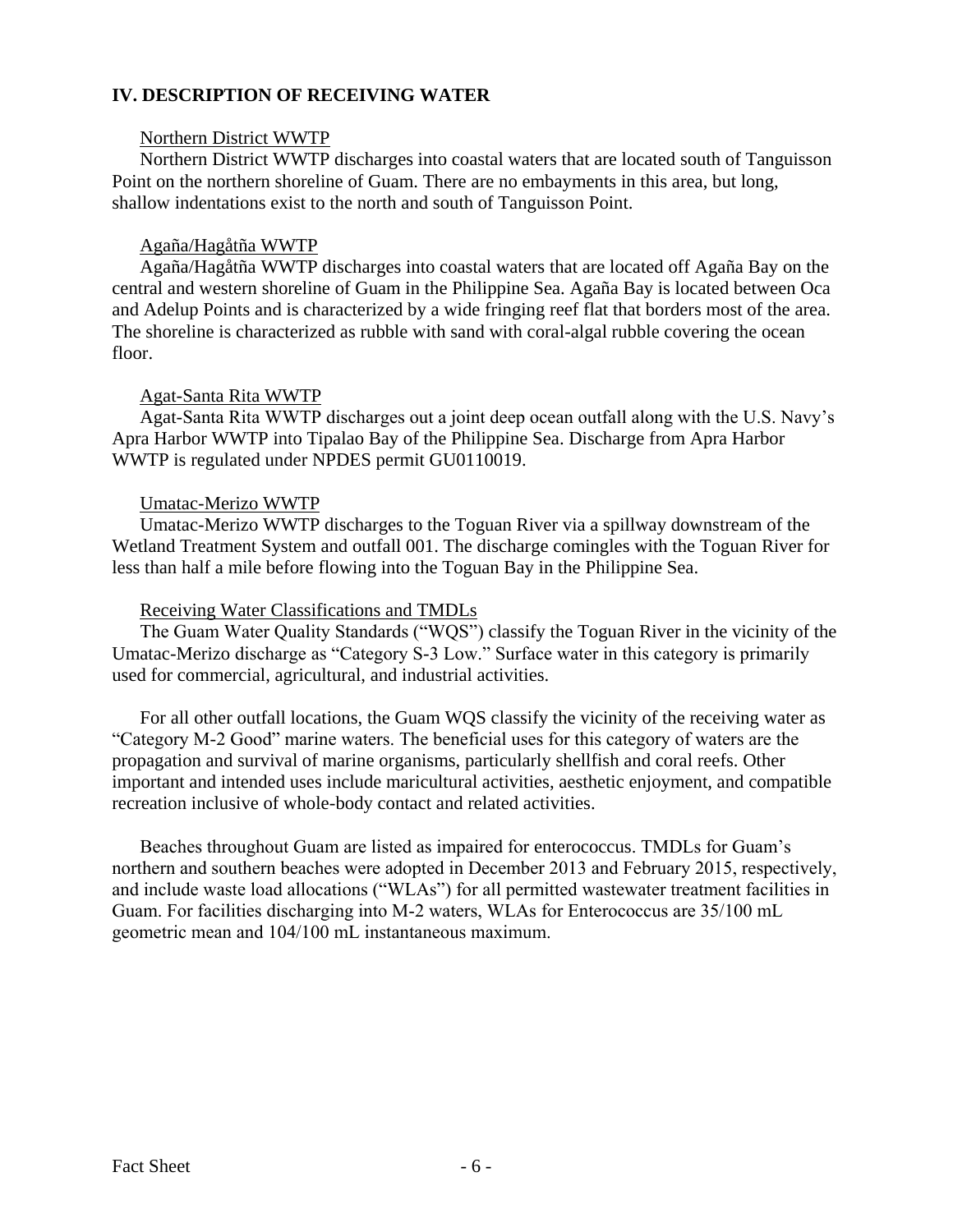# **V. DESCRIPTION OF DISCHARGE**

Table 1 provides a summary of existing effluent limitations and monitoring data based on the facility's most recent DMRs (2015 to 2018). Maximum detected level is the highest value reported in either a recent DMR submittal or permit application. Values highlighted in red exceed the most stringent applicable standard.

|                           | <b>Units</b>              |                          |                          | Tubie 1. Building of Bull as Reported anoagli Bisenarge Montcornig Report Bull (8 ary 2019 - 2010) of Fermit Application<br><b>Maximum Detected Level</b> |                         |                          | <b>Most Stringent Applicable Standards</b> |                          |
|---------------------------|---------------------------|--------------------------|--------------------------|-----------------------------------------------------------------------------------------------------------------------------------------------------------|-------------------------|--------------------------|--------------------------------------------|--------------------------|
| Parameter                 |                           | <b>Northern District</b> | Agaña/Hagåtña            | Agat-Santa Rita <sup>(3)</sup>                                                                                                                            | <b>Umatac-Merizo</b>    | <b>Technology</b>        | $M-2$                                      | $S-3$                    |
| <b>Flow Rate</b>          | <b>MGD</b>                | 13.6                     | 11.6                     | 2.29                                                                                                                                                      | 1.44                    | $\blacksquare$           | $\overline{\phantom{a}}$                   | $\sim$                   |
| Temperature               | $^{\circ}$ C              | 29.9                     | 33.2                     |                                                                                                                                                           | 32.4                    | $\blacksquare$           | (1)                                        | (1)                      |
| pH                        | s.u.                      | $4.9 - 8.7$              | $6.7 - 8.1$              | $6.92 - 8.65$                                                                                                                                             | 5.4-8.78                | $6.0 - 9.0$              | $6.5 - 8.5$                                | $6.5 - 9.0$              |
| Ammonia                   | mg/L                      | 24.9(2)                  | 20.8(2)                  | 0.58                                                                                                                                                      | 0.3                     | $\overline{\phantom{a}}$ | (1)                                        | (1)                      |
| (as N)                    | Ratio                     |                          | $\overline{\phantom{a}}$ |                                                                                                                                                           | 0.15                    |                          | $\mathbf{1}$                               |                          |
| Biochemical<br>Oxygen     | mg/L                      | 128                      | 166                      | $\overline{4}$                                                                                                                                            | 20                      | 30                       |                                            |                          |
| Demand<br>$(5-day)^{(2)}$ | $\%$<br>Remove            | 22                       | 14                       | 86                                                                                                                                                        | 23                      | 85                       | $\overline{\phantom{a}}$                   |                          |
| Total<br>Suspended        | mg/L                      | 53                       | 130                      | $10\,$                                                                                                                                                    | 371                     | 30                       | $\overline{\phantom{a}}$                   |                          |
| $Solids^{(2)}$            | $\%$<br>Remove            | 78                       | 34                       | 84                                                                                                                                                        | $\overline{\mathbf{3}}$ | 85                       | $\overline{\phantom{a}}$                   | $\overline{\phantom{a}}$ |
| Enterococci               | MPN/<br>$100 \mathrm{mL}$ | 241,960                  | 1,109,898                | 7,701                                                                                                                                                     | 111,990                 | $\blacksquare$           | 35                                         | 33                       |
| Total<br>Coliform         | MPN/<br>100mL             |                          |                          | 400                                                                                                                                                       | ÷.                      | $\overline{a}$           | $\blacksquare$                             |                          |
| Fecal<br>Coliform         | <b>CFU</b>                | $\sim$                   | $\blacksquare$           |                                                                                                                                                           | 241,960                 | 200                      | $\blacksquare$                             | $\sim$                   |
| E. coli                   | <b>CFU</b>                |                          | $\overline{\phantom{a}}$ |                                                                                                                                                           | 241,960                 | $\blacksquare$           |                                            | 126                      |

Table 1. Summary of Data as Reported through Discharge Monitoring Report Data (July 2015 – 2018) or Permit Application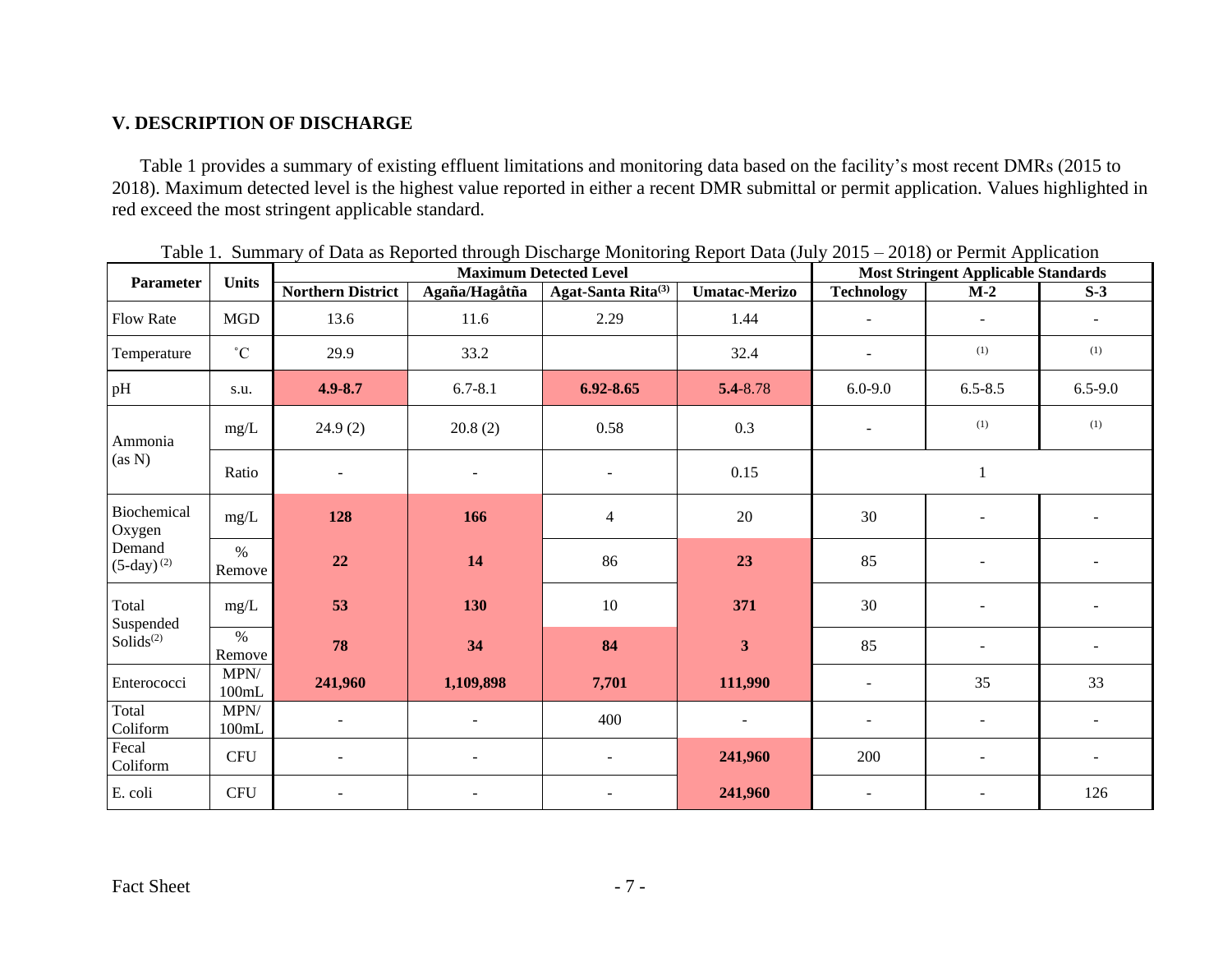| Parameter                          | <b>Units</b> |                          | <b>Maximum Detected Level</b> |                                | <b>Most Stringent Applicable Standards</b> |                     |                |                          |
|------------------------------------|--------------|--------------------------|-------------------------------|--------------------------------|--------------------------------------------|---------------------|----------------|--------------------------|
|                                    |              | <b>Northern District</b> | Agaña/Hagåtña                 | Agat-Santa Rita <sup>(3)</sup> | <b>Umatac-Merizo</b>                       | <b>Technology</b>   | $M-2$          | $S-3$                    |
| Oil and<br>Grease                  | mg/L         | 59.6                     | 149                           | 3.7                            | $\overline{4}$                             | 10                  | $\blacksquare$ | $\overline{\phantom{a}}$ |
| Nitrite $+$<br>Nitrate (as N)      | $mg/L$       | $\overline{\phantom{a}}$ | $\blacksquare$                | $\blacksquare$                 | 0.49                                       | $\equiv$            | $\blacksquare$ | $\overline{\phantom{a}}$ |
| Nitrate (as N)                     | mg/L         | $\omega$                 | $\omega$                      | $\overline{a}$                 | 1.62                                       | $\bar{\phantom{a}}$ | 0.2            | 0.5                      |
| Orthophosphate                     | mg/l         | $\blacksquare$           | $\omega$                      | L.                             | $1.7\,$                                    | $\equiv$            | .05            | 0.1                      |
| Settleable<br>Solids               | $mL/L$       | 6.1                      | $\overline{7}$                | $\blacksquare$                 | $\blacksquare$                             | $\mathbf{1}$        | $\blacksquare$ | $\overline{\phantom{a}}$ |
| <b>Total Residual</b><br>Chlorine  | $mg/L$       | $\boldsymbol{0}$         | $\boldsymbol{0}$              | $\boldsymbol{0}$               | $\boldsymbol{0}$                           | $\sim$              | .0075          | .011                     |
| Dissolved<br>Oxygen <sup>(2)</sup> | mg/L         | $\sim$                   |                               |                                | 4.5                                        |                     | (1)            | (1)                      |
| Arsenic                            | $\mu g/L$    | $\blacksquare$           | 3.1                           | $50\,$                         | $\blacksquare$                             | $\sim$              | 36             | 150                      |
| Chromium III                       | $\mu$ g/L    | $\sim$                   | 2.8                           | $\blacksquare$                 | $\blacksquare$                             | $\blacksquare$      | $\blacksquare$ | 210                      |
| Zinc                               | $\mu g/L$    | $20\,$                   | 84                            | $77\,$                         | $\sim$                                     | $\sim$              | 86             | 110                      |
| Silver                             | $\mu g/L$    | $\sim$                   | .56                           |                                |                                            | $\sim$              | 2.3            | 4.1                      |
| Lead                               | $\mu g/L$    | $\blacksquare$           | 1.7                           | $0.8\,$                        | $\blacksquare$                             | $\blacksquare$      | 8.1            | 3.2                      |
| Copper                             | $\mu g/L$    | $\boldsymbol{9}$         | 40                            | 8.8                            | $\overline{\phantom{a}}$                   | $\blacksquare$      | 3.1            | 12                       |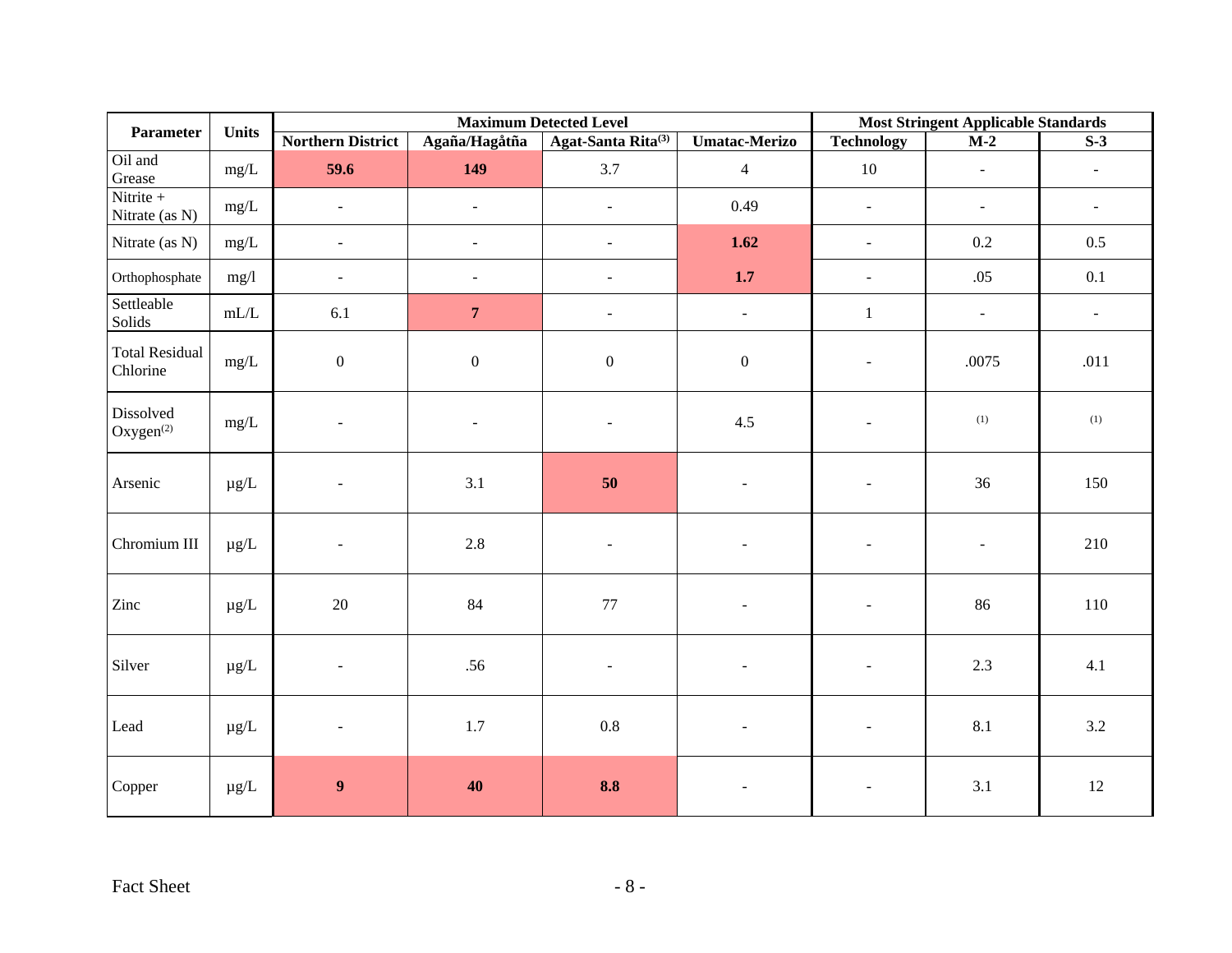| Parameter  | <b>Units</b> |                          | <b>Maximum Detected Level</b> | <b>Most Stringent Applicable Standards</b> |                          |                          |           |           |
|------------|--------------|--------------------------|-------------------------------|--------------------------------------------|--------------------------|--------------------------|-----------|-----------|
|            |              | <b>Northern District</b> | Agaña/Hagåtña                 | Agat-Santa Rita <sup>(3)</sup>             | <b>Umatac-Merizo</b>     | <b>Technology</b>        | $M-2$     | $S-3$     |
| Nickel     | $\mu$ g/L    | $\sim$                   | $\overline{\phantom{a}}$      | 6.9                                        | $\overline{\phantom{a}}$ | $\overline{\phantom{a}}$ | 8.2       | 52        |
| Aluminum   | $\mu$ g/L    | $\sim$                   | $\overline{\phantom{a}}$      | 230                                        | $\overline{\phantom{a}}$ | $\overline{\phantom{a}}$ | 200       | 1,000     |
| Toluene    | $\mu$ g/L    | 1.2                      | 1.4                           | ٠                                          | $\overline{\phantom{a}}$ | $\overline{\phantom{a}}$ | 200,000   | 200,000   |
| Chloroform | $\mu$ g/L    | $\overline{\phantom{a}}$ |                               |                                            | $\overline{\phantom{a}}$ | $\overline{\phantom{a}}$ | 470       | 470       |
| Phenol     | $\mu$ g/L    | 5.8                      | 10                            | $\overline{\phantom{0}}$                   | $\overline{\phantom{a}}$ |                          | 4,600,000 | 4,600,000 |

(1) Standard is variable and dependent on additional effluent or receiving water characteristics.

(2) Dissolved Oxygen and BOD/TSS % removal reported as minimums.

(3) Data for non-toxic pollutants from Agat assessed from opening of new facility (June 2017).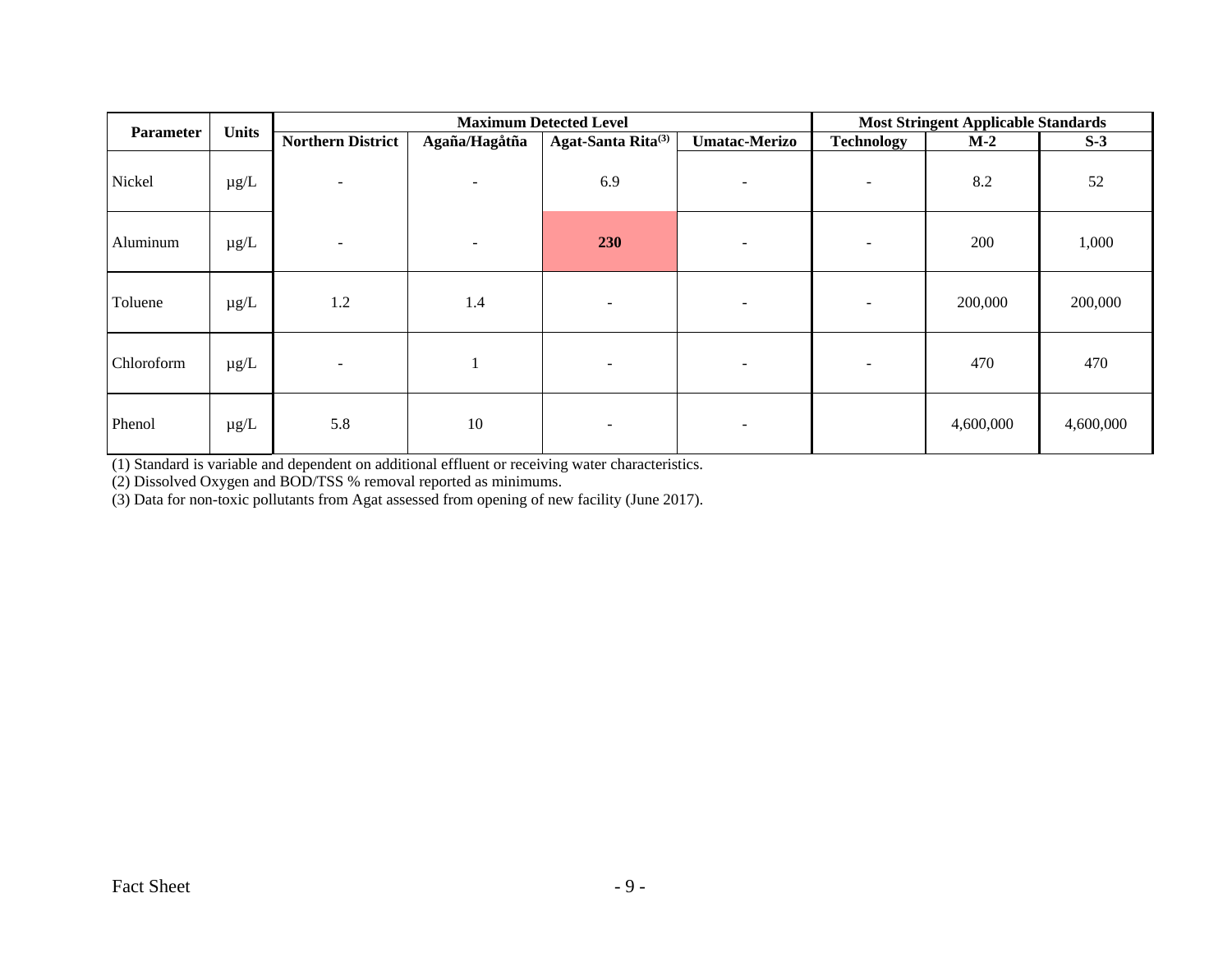# **VI. DETERMINATION OF NUMERICAL EFFLUENT LIMITATIONS**

EPA has developed effluent limitations and monitoring requirements in these permits based on an evaluation of the technology used to treat the pollutant (e.g., "technology-based effluent limits") and the water quality standards applicable to the receiving water (e.g., "water qualitybased effluent limits"). EPA has established the most stringent of applicable technology-based or water quality-based standards in the proposed permits, as described below.

# **A. Applicable Technology-Based Effluent Limitations**

*Secondary Treatment Standards (Northern, Agaña/Hagåtña, and Agat-Santa Rita)*

Because the permittee operates wastewater treatment facilities that do not have waivers from requiring secondary treatment, Northern, Agaña/Hagåtña, and Agat Santa Rita are all required to meet technology-based treatment standards for municipal treatment plants in accordance with Section 301(b)(1)(B) of the Clean Water Act. The minimum levels of effluent quality attainable by secondary treatment for Biochemical Oxygen Demand (BOD5), Total Suspended Solids (TSS), and pH, as defined in 40 CFR 133.102, are listed below. In addition, Oil & Grease is a common pollutant in domestic wastewater and considered in EPA Region 9 permits on the basis of "Best Professional Judgment"; Oil & Grease limits were also previously applied in all GWA permits. Mass limits, as required by 40 CFR 122.45(f), are included for BOD<sup>5</sup> and TSS.

BOD<sup>5</sup> and TSS: 30-day average  $-30$  mg/L 7-day average  $-45$  mg/L Removal Efficiency – minimum of 85%

Mass-based effluent limitations (in lbs/day) for BOD and TSS are established for all facilities. Mass-based effluent limitations are calculated by multiplying the concentrationbased effluent limit, flow (in MGD), and a conversion factor of 8.345. For example, the BOD and TSS limit for Norther District is:

30-day average –  $(30 \text{ mg/L})(12 \text{ MGD})(8.345 \text{ conversion factor}) = 3002 \text{ lbs/day}$ 

# pH

Instantaneous Measurement:  $6.0 - 9.0$  standard units  $(S.U.)$ 

Oil & Grease Average Monthly: 10 mg/L Maximum Daily: 15 m/L

# *Equivalent to Secondary Standards (Umatac-Merizo)*

The Umatac-Merizo WWTP operates a waste stabilization pond, which is capable of achieving significant reduction in BOD and TSS but might not consistently achieve secondary treatment standards for these parameters. 40 CFR 133.101(g) and 133.105 allow for alternate limitations appropriate to the facility's technological capability.

In order to receive equivalent to secondary limitations, the facility must: consistently exceed secondary treatment standards, have a trickling filter or waste stabilization pond as a principal treatment process, and provide significant biological treatment. Currently, the facility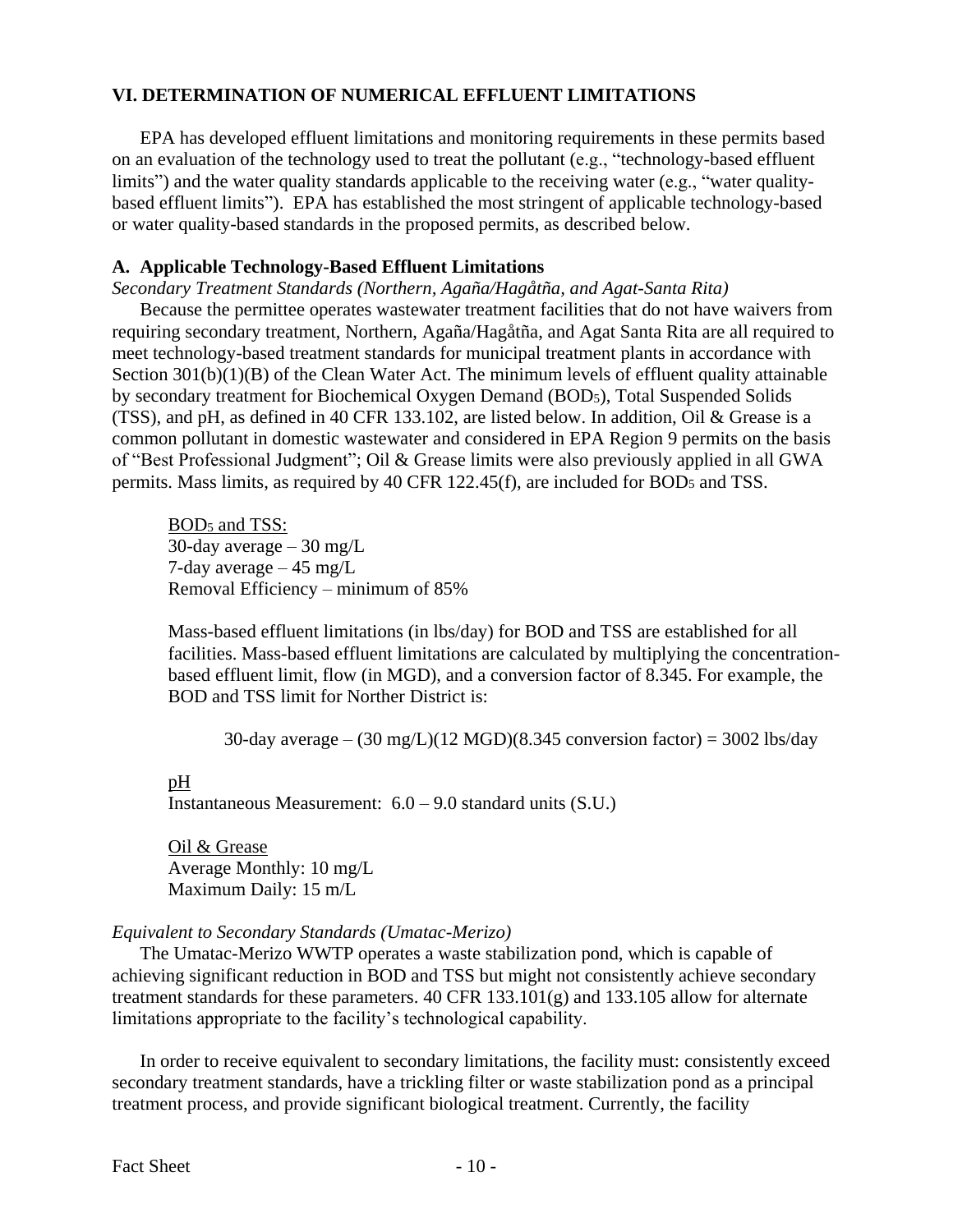consistently exceeds effluent limitations for TSS and percent removal requirements for BOD and TSS. EPA believes that if inflow and infiltration into the system were repaired, the facility would likely also consistently exceed effluent limitations for BOD. The facility operates a waste stabilization pond with aerator that is capable of biological treatment followed by a wetland treatment system. Therefore, EPA is applying equivalent to secondary effluent limitations to outfall 004A at Umatac-Merizo. The following limitations apply:

BOD<sup>5</sup> and TSS: 30-day average  $-45$  mg/L 7-day average  $-65$  mg/L Removal Efficiency – minimum of 65%

Mass-based limitations are calculated in accordance to the example above for secondary treatment facilities. Technology-based limitations for pH and Oil & Grease are also applied consistent with those for secondary treatment.

Technology-based effluent limitation for Umatac-Merizo will be monitored immediately following the waste stabilization pond and disinfection unit at Outfall 004A, an internal monitoring point prior to the Wetland Treatment System. The purpose of these limits is to ensure the lagoon system is performing equivalent to secondary and that the Wetland Treatment System, a natural polishing unit, is not interfering with that determination.

# **B. Water Quality-Based Effluent Limitations**

Water quality-based effluent limitations are required in NPDES permits when the permitting authority determines that a discharge causes, has the reasonable potential to cause, or contributes to an excursion above any water quality standard (40 CFR 122.44(d)(1)).

When determining whether an effluent discharge causes, has the reasonable potential to cause, or contributes to an excursion above narrative or numeric criteria, the permitting authority shall use procedures which account for existing controls on point and non-point sources of pollution, the variability of the pollutant or pollutant parameter in the effluent, the sensitivity of the species to toxicity testing (when evaluating whole effluent toxicity) and where appropriate, the dilution of the effluent in the receiving water  $(40 \text{ CFR } 122.44(d)(1)(ii))$ .

EPA evaluated the reasonable potential to discharge toxic pollutants and calculated applicable water-quality based effluent limitations according to guidance provided in the *Technical Support Document for Water Quality-Based Toxics Control* (TSD) (Office of Water Enforcement and Permits, U.S. EPA, March 1991) and the *U.S. EPA NPDES Permit Writers Manual* (Office of Water, U.S. EPA, December 1996). These factors include:

- 1. Applicable standards, designated uses and impairments of receiving water
- 2. Existing data on toxic pollutants Reasonable Potential Analysis
- 3. Dilution in the receiving water

# **1. Applicable Standards, Designated Uses and Impairments of Receiving Water**

As discussed in Section III, above, the Guam WQS identify receiving waters as either S-3 Low (Umatac) or M-2 Good (Northern, Agaña, and Agat).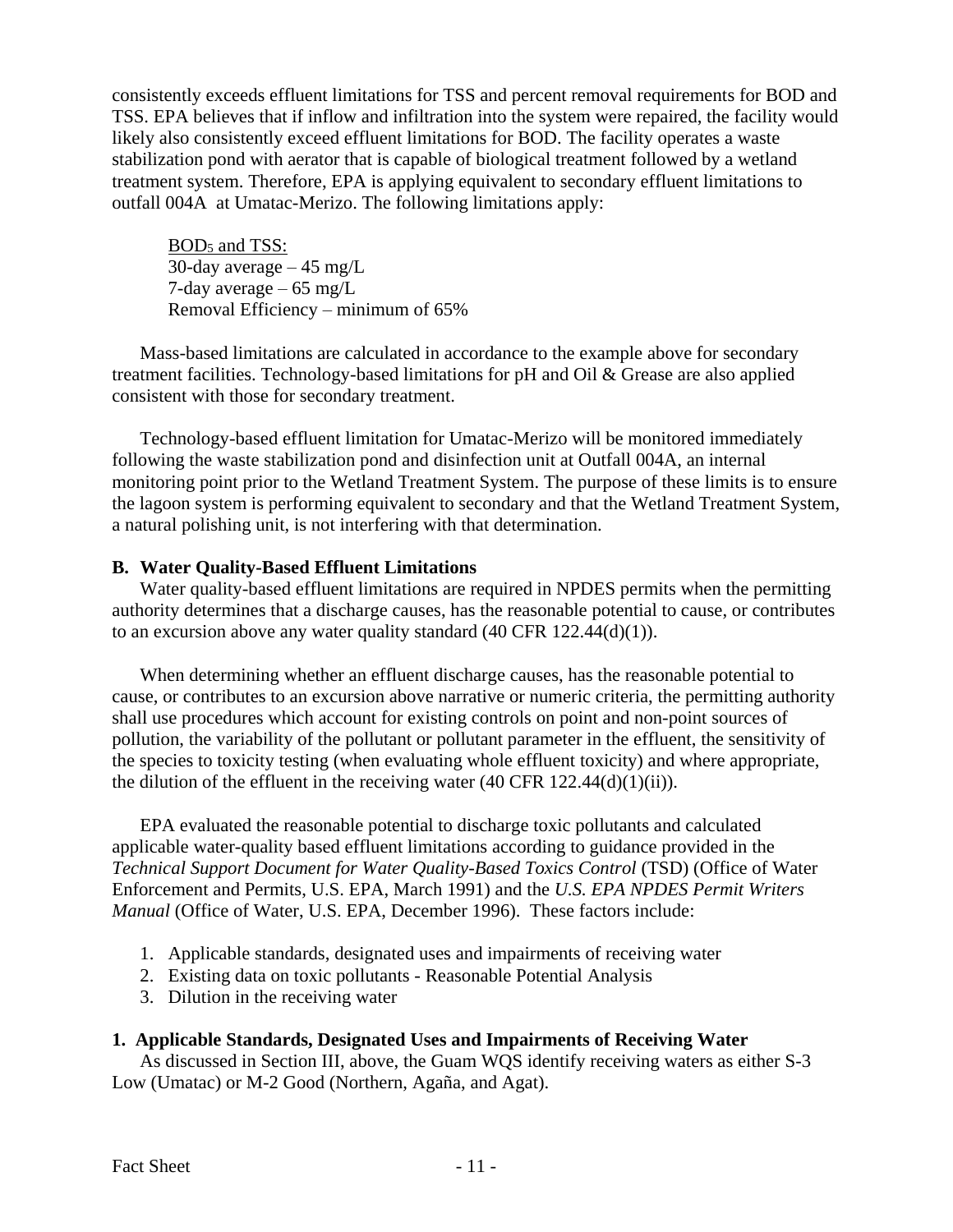Many Guam beaches are listed as impaired for enterococcus according to the CWA Section 303(d) List of Water Quality Limited Segments. TMDLs for Guam's northern and southern beaches were adopted in December 2013 and February 2015, respectively, and include waste load allocations ("WLAs") for all permitted wastewater treatment facilities in Guam. For facilities discharging into M-2 waters, WLAs for Enterococcus are 35/100mL geometric mean and 104/100mL instantaneous maximum. All outfalls discharge into M-2 waters or tributaries to M-2 waters. The Margin of Safety discussion establishes an assumption of no mixing. Therefore, the WLA for enterococcus has been incorporated into these permits for all outfalls end-of-pipe.

# **2. Existing Data on Toxic Pollutants**

For pollutants with effluent data available, EPA has conducted a reasonable potential analysis based on statistical procedures outlined in EPA's *Technical Support Document for Water Quality-based Toxics Control* herein after referred to as EPA's TSD (EPA 1991). These statistical procedures result in the calculation of the projected maximum effluent concentration based on monitoring data to account for effluent variability and a limited data set. The projected maximum effluent concentrations were estimated assuming a coefficient of variation of 0.6 and the 95 percent confidence interval of the 95<sup>th</sup> percentile based on an assumed lognormal distribution of daily effluent values (sections 3.3.2 and 5.5.2 of EPA's TSD). EPA calculated the projected maximum effluent concentration for each pollutant using the following equation:

Projected maximum concentration  $=C_e \times reasonable$  *potential multiplier factor.* 

Where, "C<sub>e</sub>" is the reported maximum effluent value and the multiplier factor is obtained from Table 3-1 of the TSD.

In instances when maximum effluent concentration projections are greater than the most stringent water quality criteria, the pollutant is deemed to have reasonable potential to exceed standards. These pollutants are identified with a "Y" and highlighted in the table below. Reasonable potential analysis does not take mixing into consideration. Dilution ratios are only used in effluent limitation calculations.

| Parameter <sup>(1)</sup>      | <b>Units</b> | <b>Maximum</b><br><b>Observed</b><br><b>Concentration</b> | $\boldsymbol{n}$ | <b>RP</b><br><b>Multiplier</b> | Projected<br><b>Maximum Effluent</b><br><b>Concentration</b> | <b>Most Stringent</b><br><b>Water Quality</b><br><b>Criterion</b> | <b>Reasonable</b><br><b>Potential?</b> |  |
|-------------------------------|--------------|-----------------------------------------------------------|------------------|--------------------------------|--------------------------------------------------------------|-------------------------------------------------------------------|----------------------------------------|--|
| Northern District (GU0020141) |              |                                                           |                  |                                |                                                              |                                                                   |                                        |  |
| <b>Zinc</b>                   | $\mu$ g/L    | 20                                                        | $\mathbf{1}$     | 6.2                            | 124                                                          | 86                                                                | Y                                      |  |
| <b>Copper</b>                 | $\mu$ g/L    | 9                                                         | $\overline{2}$   | 3.8                            | 34.2                                                         | 3.1                                                               | Y                                      |  |
| Toluene                       | $\mu$ g/L    | 1.2                                                       | 1                | 6.2                            | 7.44                                                         | 200,000                                                           | N                                      |  |
| Phenol                        | $\mu$ g/L    | 5.8                                                       | 1                | 6.2                            | 36.0                                                         | 4,600,00                                                          | N                                      |  |
| Agaña/Hagåtña (GU0020087)     |              |                                                           |                  |                                |                                                              |                                                                   |                                        |  |
| Arsenic                       | $\mu$ g/L    | 3.1                                                       | $\mathbf{1}$     | 6.2                            | 19.2                                                         | 36                                                                | N                                      |  |
| Zinc                          | $\mu$ g/L    | 84                                                        | $\overline{2}$   | 3.8                            | 319                                                          | 200,000                                                           | N                                      |  |

**Table 2. Summary of Reasonable Potential Statistical Analysis**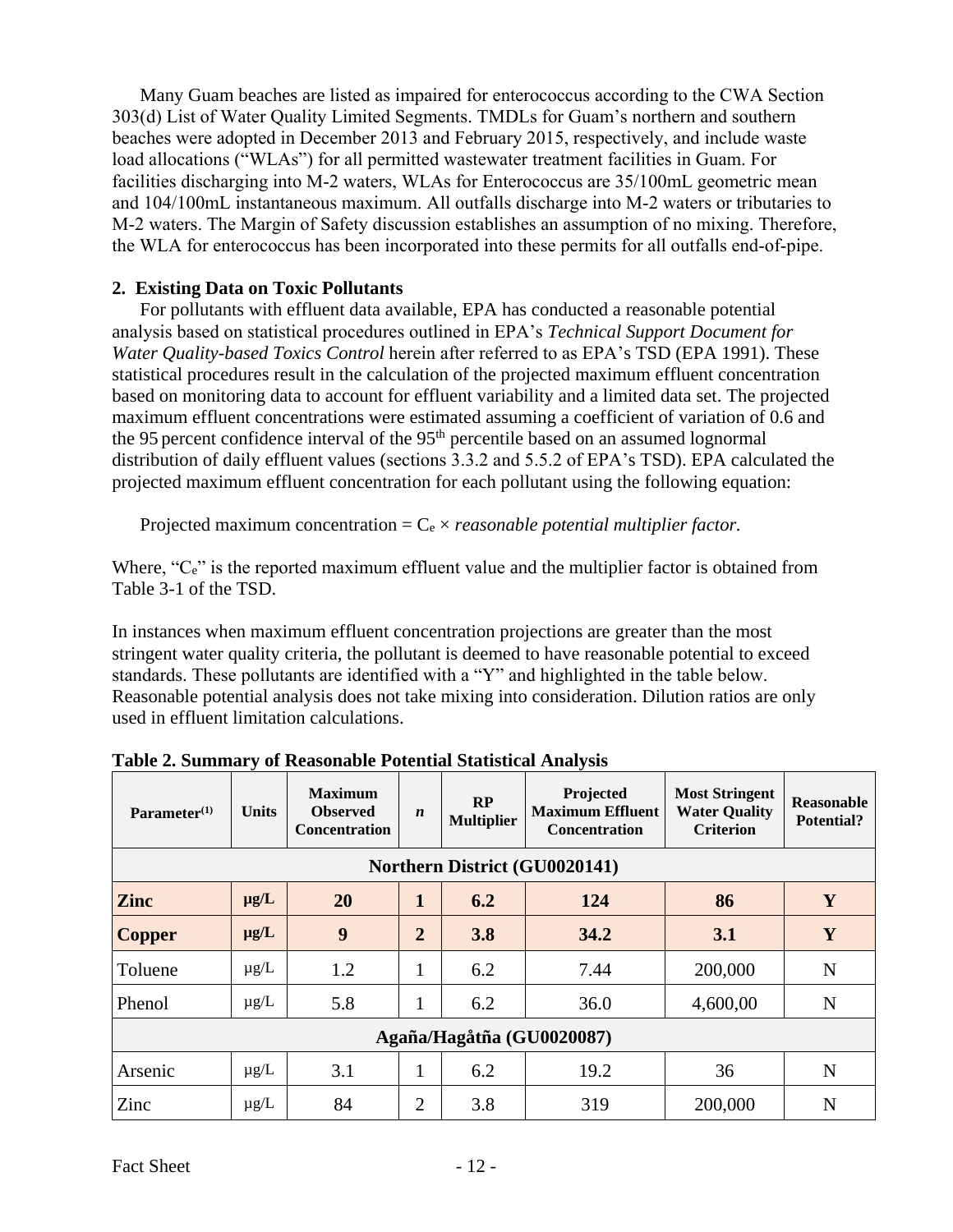| Parameter <sup>(1)</sup> | <b>Units</b>              | <b>Maximum</b><br><b>Observed</b><br>Concentration | $\boldsymbol{n}$ | RP<br><b>Multiplier</b> | Projected<br><b>Maximum Effluent</b><br><b>Concentration</b> | <b>Most Stringent</b><br><b>Water Quality</b><br><b>Criterion</b> | <b>Reasonable</b><br><b>Potential?</b> |  |  |
|--------------------------|---------------------------|----------------------------------------------------|------------------|-------------------------|--------------------------------------------------------------|-------------------------------------------------------------------|----------------------------------------|--|--|
| <b>Silver</b>            | $\mu$ g/L                 | 0.56                                               | $\mathbf{1}$     | 6.2                     | 3.47                                                         | 2.3                                                               | Y                                      |  |  |
| Lead                     | $\mu$ g/L                 | 1.7                                                | $\overline{2}$   | 3.8                     | 6.46                                                         | 8.1                                                               | $\mathbf N$                            |  |  |
| <b>Copper</b>            | $\mu g/L$                 | 40                                                 | $\overline{2}$   | 3.8                     | 152                                                          | 3.1                                                               | Y                                      |  |  |
| Toluene                  | $\mu$ g/L                 | 1.4                                                | $\overline{2}$   | 3.8                     | 5.32                                                         | 200,000                                                           | $\mathbf N$                            |  |  |
| Chloroform               | $\mu$ g/L                 | $\mathbf{1}$                                       | $\overline{2}$   | 3.8                     | 3.8                                                          | 470                                                               | $\mathbf N$                            |  |  |
| Phenol                   | $\mu$ g/L                 | 10                                                 | $\overline{2}$   | 3.8                     | 38                                                           | 4,600,000                                                         | $\mathbf N$                            |  |  |
|                          |                           |                                                    |                  |                         | Agat-Santa Rita (GU0020222)                                  |                                                                   |                                        |  |  |
| <b>Arsenic</b>           | $\mu$ g/L                 | 50                                                 | $\mathbf{1}$     | 6.2                     | 310                                                          | 36                                                                | $\mathbf{Y}$                           |  |  |
| <b>Zinc</b>              | $\mu$ g/L                 | 77                                                 | 16               | 1.6                     | 123                                                          | 86                                                                | Y                                      |  |  |
| Lead                     | $\mu$ g/L                 | 0.8                                                | $\mathbf{1}$     | 6.2                     | 4.96                                                         | 8.1                                                               | ${\bf N}$                              |  |  |
| <b>Copper</b>            | $\mu$ g/L                 | 8.8                                                | $>20$            | 1.4                     | 12.3                                                         | 3.1                                                               | Y                                      |  |  |
| <b>Nickel</b>            | $\mu$ g/L                 | 6.9                                                | $\mathbf{1}$     | 6.2                     | 42.8                                                         | 8.2                                                               | Y                                      |  |  |
| <b>Aluminum</b>          | $\mu g/L$                 | 230                                                | $>20$            | 1.4                     | 322                                                          | 200                                                               | $\mathbf{Y}$                           |  |  |
|                          | Umatac-Merizo (GU0020273) |                                                    |                  |                         |                                                              |                                                                   |                                        |  |  |
| Nitrate (as N)           | mg/L                      | 1.62                                               | 8                | 1.9                     | 3.08                                                         | 0.5                                                               | Y                                      |  |  |
| <b>Ortho-P</b>           | mg/L                      | 1.7                                                | 16               | 1.6                     | 2.72                                                         | 0.1                                                               | $\mathbf Y$                            |  |  |

<sup>(1)</sup> For purposes of RP analysis, parameters measured as Non-Detect are considered to be zero. Only parameters with Maximum Observed Concentration >0 are included in this analysis.

# **3. Dilution in the Receiving Water**

 The applicant has applied for a mixing zone for all four outfalls for the parameters below. Although all mixing zone applications must be approved by Guam EPA, EPA is recommending effluent limitations consistent with EPA's technical review of the applications. All effluent limitations resulting from EPA mixing zone calculations are subject to Guam EPA approval and may be modified based on Guam EPA review and determination. Dilution was recommended only for parameters requested by the applicant and where adequate receiving water data was provided.

All effluent limitations incorporating mixing are calculated using the following formula:

Effluent Limitation= Water Quality Standards + Dilution Ratio \* (Water Quality Standard – Ambient Concentration).

*Northern District*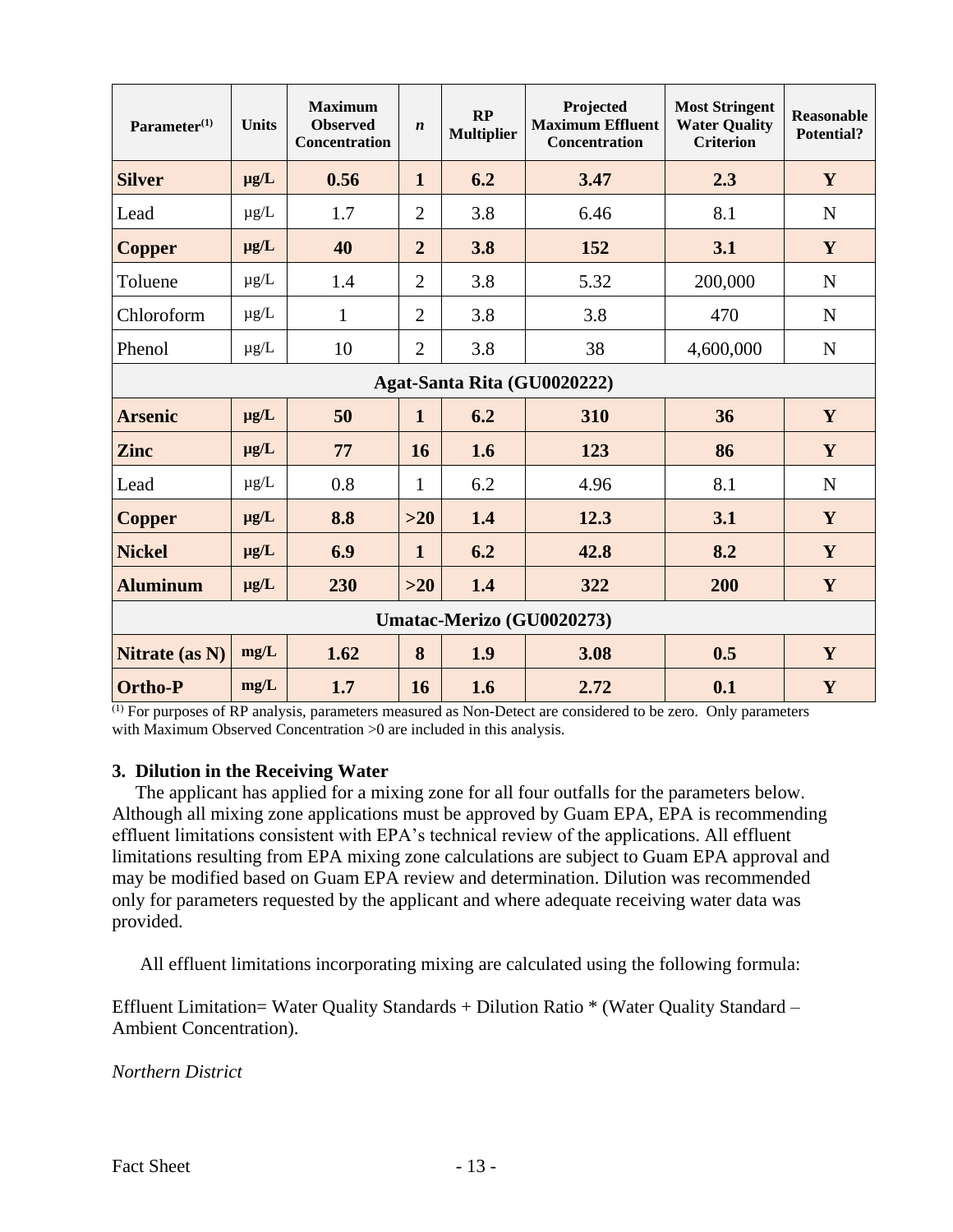The existing permit for Northern District incorporates a Guam EPA-approved 200:1 mixing zone. The mixing zone was proposed based on the former 301(h) Final Decision Document, which recommended an initial dilution that ranged between 260:1 and 275:1. To be conservative, the applicant applied for a 200:1 mixing zone which was approved by Guam EPA for the previous permit term. The mixing zone assumed installation of a 400-foot diffuser. The diffuser has yet to be installed.

On August 8, 2017, Brown and Caldwell, on behalf of GWA, completed a *Conception Design Report for Northern District Wastewater Treatment Plant Outfall Diffuser*. The analysis uses NRFIELD/Visual Plumes and recommends a 235:1 critical conditions dilution ratio for parameters with acute toxicity effects and a 400:1 critical conditions dilution ratio for parameters with chronic toxicity effects.

Because the previous mixing zone of 200:1 was granted by Guam EPA and incorporated by US EPA on the assumption that a diffuser would be installed by the time of permit issuance in 2013, and that diffuser has yet to be installed, EPA does not recommend consideration of additional mixing until the diffuser is installed. If the diffuser is installed prior to subsequent permit issuances, EPA may consider allowance for greater mixing. Therefore, EPA is proposing a mixing zone of 200:1 at Northern District for all parameters, subject to Guam EPA approval.

Ambient concentrations for nutrients were determined using receiving water data monitoring results reported by the permittee from the previous permit term. Highest observed concentrations are used as values for ambient water.

Although dilution is considered in establishing effluent limitations, EPA is not factoring dilution into the reasonable potential analysis. Given potential sensitivity of endangered species in the receiving water, EPA is requiring monitoring and effluent limitations for all pollutants which have the potential to exceed water quality standards at the end-of-pipe.

#### *Agaña/Hagåtña*

The existing permit for Agaña/Hagåtña incorporates a Guam EPA-approved 100:1 mixing zone. The mixing zone was proposed based a 2001 mixing zone study completed by GMP Associates, Inc. which predicted initial dilution rates between 111:1 and 120:1. To be conservative, the applicant applied for a 100:1 mixing zone which was approved by Guam EPA for the previous permit term.

EPA recommends continuance of the 100:1 mixing zone and has proposed limits accordingly.

Ambient concentrations for nutrients were determined using receiving water data monitoring results reported by the permittee from the previous permit term. Highest observed concentrations are used as values for ambient water.

#### *Agat-Santa Rita*

Dilution for Agat-Santa Rita was based off two mixing zone studies: a 2015 Space and Naval Warfare Systems "SPAWAR" study and a 2017 Brown and Caldwell study conducted on behalf of GWA. Based on the results of the mixing zone study, EPA is proposing application of the conservative peak wet weather effluent flow, 10th percentile current speed, centerline initial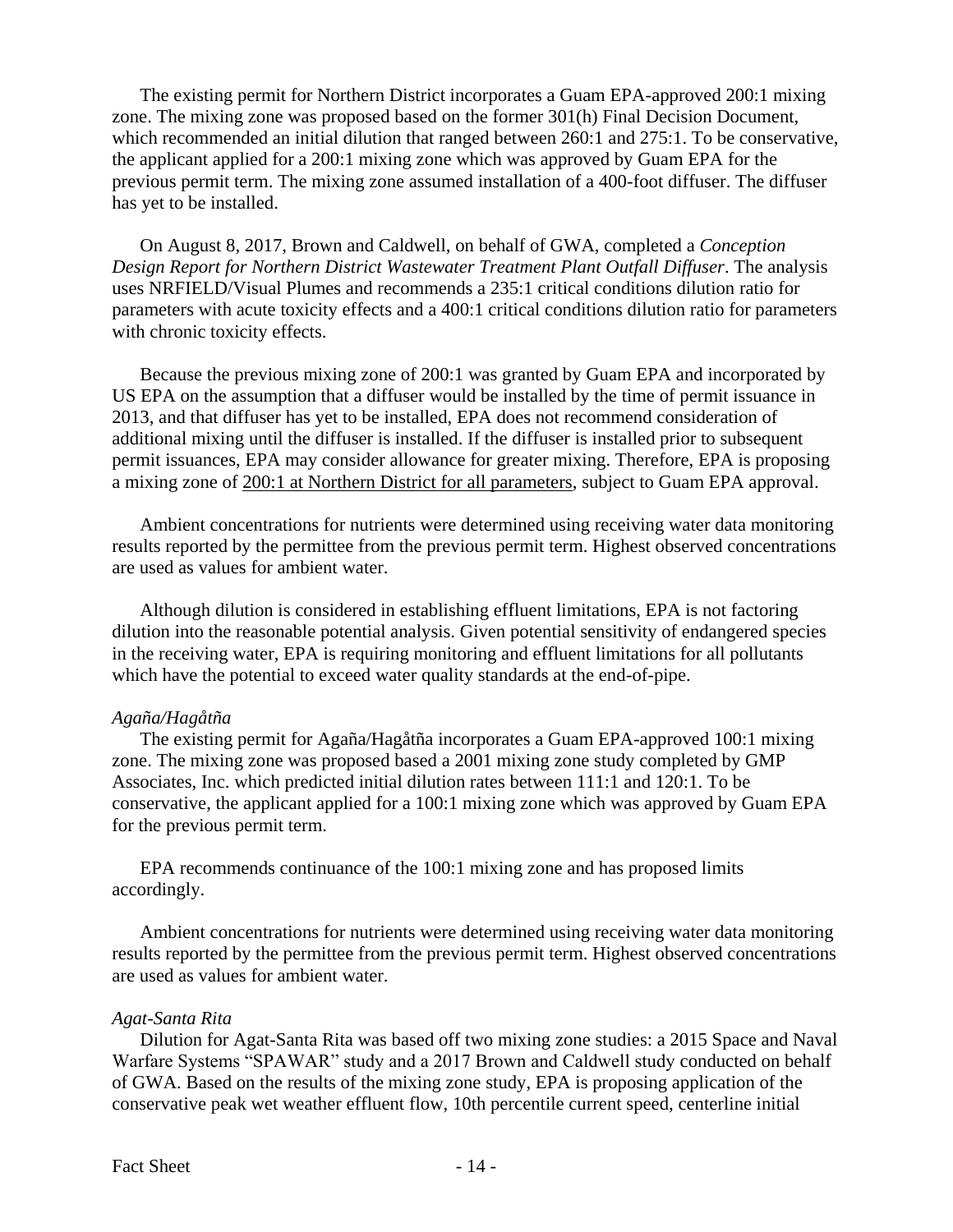dilution for acute impacts from toxics, including metals and ammonia, of 45:1. For nutrients, EPA is proposing application of the annual average effluent flow, flux-average dilution at the edge of the mixing zone of 186:1. Because this estimate is not conservative, EPA is applying a 10% margin of safety, resulting in a dilution ratio for nutrients and chronic impacts from toxics of 167:1.

Ambient water data was gathered as part of the mixing zones studies. Maximum ambient data is used for pollutants with a chronic impact while mean ambient concentrations are used for pollutants with a chronic impact.

# *Umatac-Merizo*

The applicant submitted a Water Quality Evaluation ("Umatac WQE") for Umatac-Merizo WWTP on August 2017. The Umatac WQE characterizes receiving water and effluent flow and pollutant data, correlates it to 24-hour precipitation data, and provides a series of dilution scenarios using the RiverPlume6 model. Because EPA is implementing a discharge prohibition for conditions when river flow is less than 1.5 cubic feet per second (cfs), only model results for flow above 1.5 cfs has been considered for dilution purposes.

The model outputs a centerline, flux average and complete mix dilution scenario. Guam WQS specify that river mixing be applied no further than a distance equal to five times the river width. Centerline dilution was calculated as the minimum dilution and flux average was calculated as the average dilution across the lateral extent of the effluent plume at the distance equal to five times the river width. For pollutants with an acute impact, the centerline dilution in the worst-case rainfall scenario is proposed by EPA to Guam EPA for approval (6:1). For pollutants with a chronic impact, the flux average in the worst-case rainfall scenario is proposed by EPA to Guam EPA for approval (9:1)

| <b>Pollutant</b>            | <b>Units</b> | Averaging<br><b>Period</b> | <b>Dilution</b><br><b>Ratio</b> | Water<br>Quality<br><b>Standard</b> | Ambient<br>Water | <b>Effluent</b><br>Limitation |  |
|-----------------------------|--------------|----------------------------|---------------------------------|-------------------------------------|------------------|-------------------------------|--|
|                             |              |                            | Northern District (GU0020141)   |                                     |                  |                               |  |
| Nitrate                     | mg/L         | Monthly                    | 200                             | 0.2                                 | .05              | 30.2                          |  |
| Orthophosphate              | mg/L         | Monthly                    | 200                             | .05                                 | .01              | 8.0                           |  |
| Agaña/Hagåtña (GU0020087)   |              |                            |                                 |                                     |                  |                               |  |
| Nitrate                     | mg/L         | Monthly                    | 100                             | 0.2                                 | .05              | 15.2                          |  |
| Orthophosphate              | mg/L         | Monthly                    | 100                             | .05                                 | .01              | 4.0                           |  |
| Agat-Santa Rita (GU0020222) |              |                            |                                 |                                     |                  |                               |  |
| Copper                      | $\mu$ g/L    | Daily Max                  | 45                              | 4.8                                 | .33              | 197                           |  |
|                             |              | Monthly                    | 167                             | 3.1                                 |                  | 465                           |  |
| Nickel                      | $\mu$ g/L    | Daily Max                  | 45                              | 74                                  | .56              | 3,378                         |  |
|                             |              | Monthly                    | 167                             | 8.2                                 |                  | 1,284                         |  |
| Aluminum                    | $\mu$ g/L    | Daily Max                  | 45                              | 200                                 | 16.5             | 8,457                         |  |
| Nitrate                     | mg/L         | Monthly                    | 167                             | 0.2                                 | .031             | 28.5                          |  |
| Orthophosphate              | mg/L         | Monthly                    | 167                             | 0.05                                | .012             | 6.3                           |  |
|                             |              |                            | Umatac-Merizo (GU0020273)       |                                     |                  |                               |  |
| Nitrate                     | mg/L         | Monthly                    | 9                               | 0.5                                 | 0.04             | 4.6                           |  |

# **Table 3. Summary of Mixing Zone Calculations**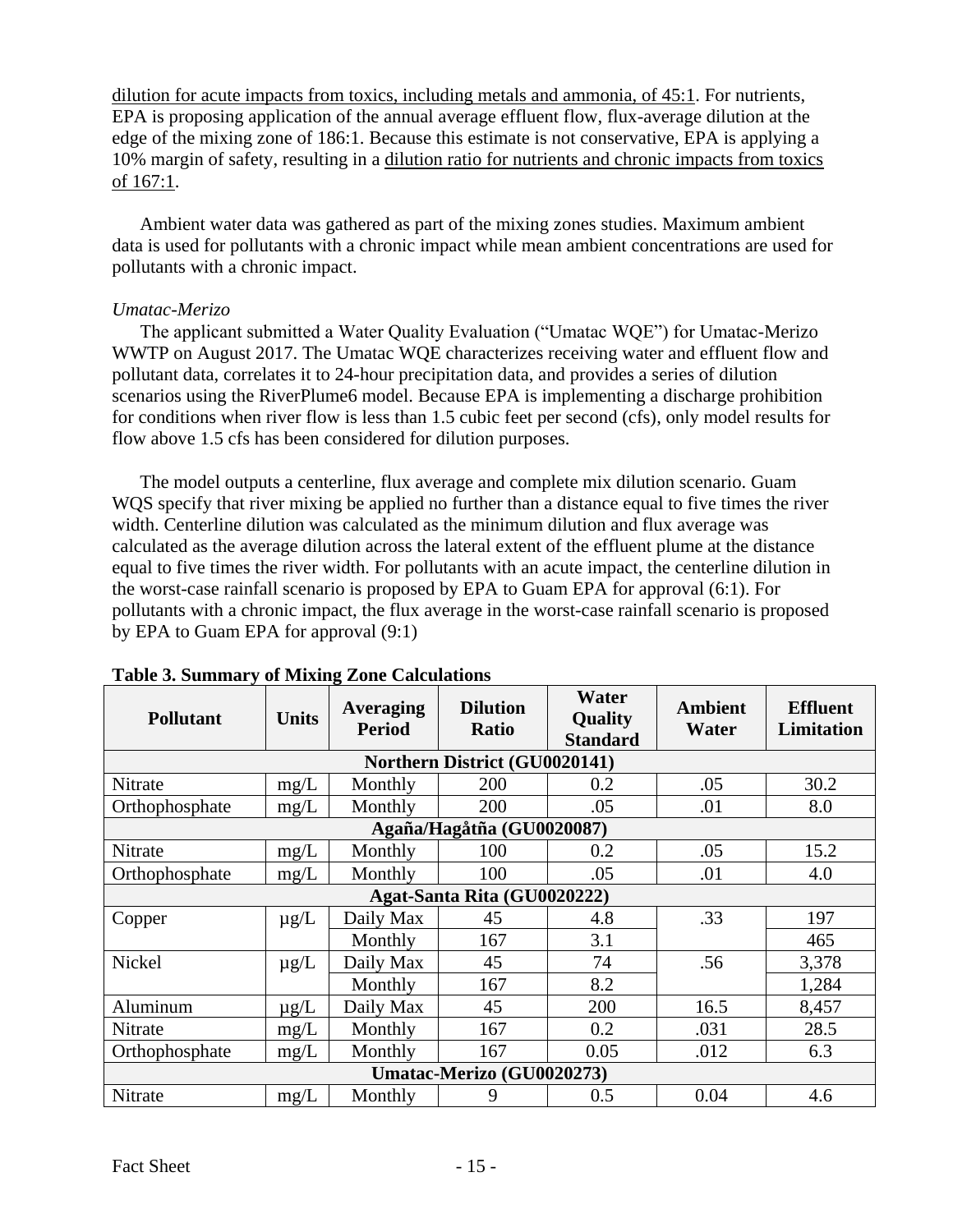| <b>Pollutant</b> | <b>Units</b> | Averaging<br><b>Period</b> | <b>Dilution</b><br><b>Ratio</b> | Water<br><b>Quality</b><br><b>Standard</b> | Ambient<br>Water | <b>Effluent</b><br>Limitation |
|------------------|--------------|----------------------------|---------------------------------|--------------------------------------------|------------------|-------------------------------|
| Orthophosphate   | mg/L         | Monthly                    |                                 | $\rm 0.1$                                  | 0.03             | 0.7                           |
| Ammonia Impact   | Ratio        | Daily Max                  | h                               |                                            |                  | −                             |
| Ratio            |              |                            |                                 |                                            |                  |                               |

# **C. Rationale for Numeric Effluent Limits and Monitoring**

EPA evaluated the typical pollutants expected to be present in the effluent and selected the most stringent of applicable technology-based standards or water quality-based effluent limitations. Where effluent concentrations of toxic parameters are unknown or are not reasonably expected to be discharged in concentration that have the reasonable potential to cause or contribute to water quality violations, EPA may establish monitoring requirements in permits. Where monitoring is required, data will be re-evaluated and the permits may be re-opened to incorporate effluent limitations as necessary.

The following effluent imitations have been established for each of the parameters below:

# *Flow*

Flow limits have been established for all facilities consistent with design capacity of each facility.

# *BOD<sup>5</sup> and TSS*

Limits for BOD<sup>5</sup> and TSS are established for POTWs as described above and are incorporated into the permits for all four facilities. Under 40 CFR Section 122.45(f), mass limits are also required for BOD<sup>5</sup> and TSS. Based on the design flow for each facility, the mass-based limits are included in the proposed permits.

# *pH*

Technology-based standards for POTWs require pH limits between 6.0 and 9.0 Standard Units. The Guam WQS establish pH standards between 6.5 and 8.5 standard units for marine waters and 6.5 to 9.0 for surface waters. All GWA permits currently include pH limitations of 6.5 and 8.5. Based on historical limitations and performance, all effluent limitations for pH will be retained, with an instantaneous minimum of 6.5 and maximum of 8.5.

# *Oil & Grease*

Oil & Grease is a common pollutant in domestic wastewater. Guam WQS state that waters shall be free from oil, grease and scum which degrade water quality or use. Oil  $\&$  Grease limitations of 10 and 15 mg/L average monthly and max daily are common in POTW permits on a "best professional judgment" basis and have been retained from previous permits.

# *Total Residual Chlorine*

Chlorine is used to disinfect wastewater after secondary treatment and, by design, is toxic to aquatic microorganisms. Although GWA facilities predominantly do not use chlorine to disinfect, they have the potential to switch to chlorine due to maintenance or operational changes. Therefore, EPA is requiring chlorine monitoring and limitations in instances when a facility does disinfect using chlorine. EPA must be notified in advance of any chlorine application. All limitations have been retained from previous permits.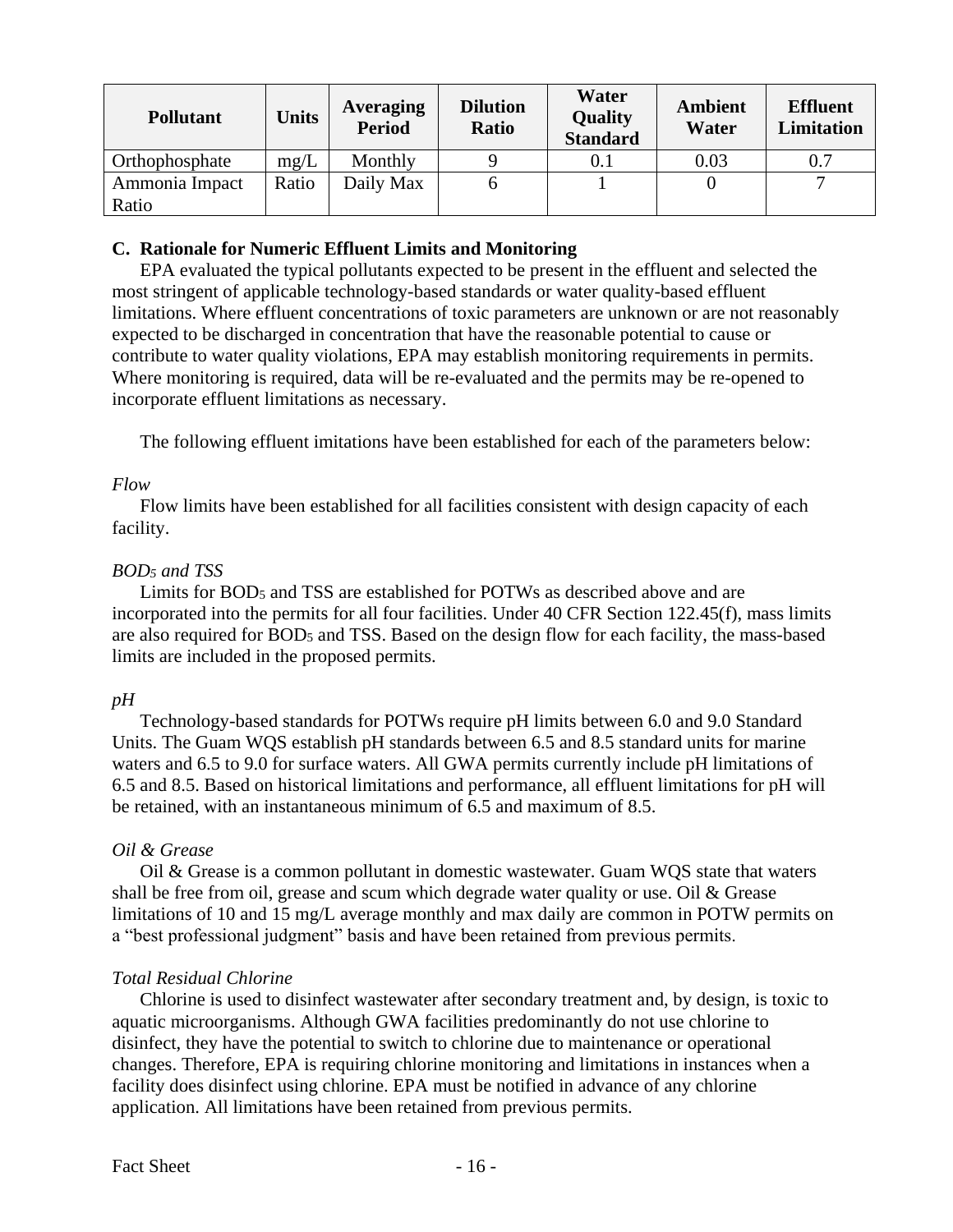#### *Ammonia and Ammonia Impact Ratio*

Treated and untreated domestic wastewater may contain levels of ammonia that are toxic to aquatic organisms. Ammonia is converted to nitrate during biological nitrification process, and then nitrate is converted to nitrogen gas through biological denitrification process. The Guam WQS includes numeric ammonia objectives for surface waters. Due to the potential for ammonia to be present in sanitary wastewater at toxic levels and due to the conversion of ammonia to nitrate, effluent limitations are established using the Ammonia Impact Ratio ("AIR") for Umatac. Because there are no marine objectives for ammonia, EPA is not including effluent limitations for other facilities.

The AIR is calculated as the ratio of the ammonia value in the effluent to the applicable ammonia water quality standard. The Guam WQS contain ammonia criteria which are pHdependent. Therefore, pH and ammonia sampling must be concurrent. EPA is using the water quality criterion from the chronic tables in section  $5103(C)(3)$ , "Nutrients," because the chronic criterion is most protective of water quality. See Attachment E of the permits for a sample log to help calculate and record the AIR values and Attachment F for applicable pH-dependent Water Quality Standards.

AIR limitation values are set to be the value of the dilution granted for ammonia plus one. Umatac has a 6:1 dilution factor for toxics, therefore their AIR limitation is 7.

The permittee also must monitor and report ammonia effluent values in addition to the AIR value. AIR provides more flexibility than a specific, fixed effluent concentration and is protective of water quality standards since the value is set relative to the water quality standard, with consideration of dilution. If the reported value exceeds the AIR limitation, then the effluent ammonia-N concentration exceeded the ammonia water quality criterion after dilution.

### *Enterococcus*

TMDLs were established in Guam for bacteria in northern watersheds (Dec 2009) and southern watersheds (Dec 2013). The TMDLs identify all four facilities as point source contributors to impairments for bacteria and establish waste load allocations ("WLAs") for enterococcus for all of them. The WLAs for the facilities are 104/100mL as an instantaneous maximum and 35/100mL as a geometric mean. The WLAs have been applied as effluent limitations end-of-pipe for all four discharges.

Umatac-Merizo's Wetland Treatment System is a natural treatment unit where birds may introduce enterococcus to the effluent. Enterococcus is established as a water quality standard as an indicator of human waste, so introduction of enterococcus from non-anthropogenic sources makes the enterococcus reading less accurate. Therefore, the enterococcus limitation for Umatac-Merizo is being applied immediately following disinfection at Outfall 004A and prior to polishing through the Wetland Treatment System. This is consistent with the application of bacteria standards for natural treatment systems for other facilities in the region.

#### *Nitrate-Nitrogen* and *Orthophosphate*

Guam WQS establish criteria for nitrate as nitrogen and orthophosphate as phosphorus in both surface and marine waters. The applicant did not submit effluent data for Northern and Agaña for nutrients, however due to the likelihood of nutrients to be present in domestic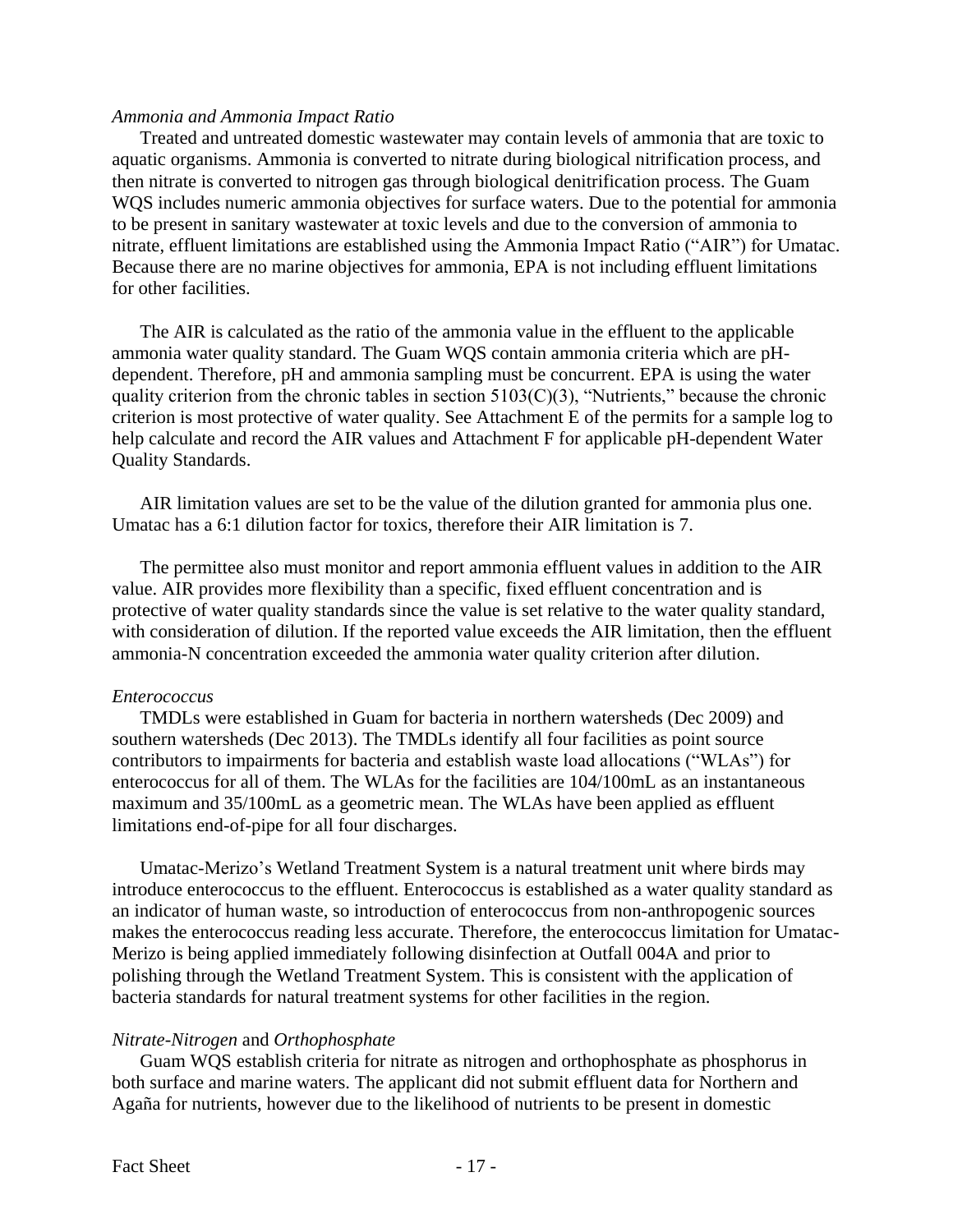wastewater effluent, and a lack of evidence to the contrary, EPA is presuming reasonable potential based on Best Professional Judgment. Umatac and Agat currently have effluent limitations for nitrate and orthophosphate, which have been retained in these permits. Receiving water data was obtained for both parameters for all four facilities, so limits have been calculated with mixing zones.

# *Copper, Zinc, Silver, Nickel, Aluminum, Arsenic, Chlordane, and Dieldrin*

Reasonable potential analyses were conducted for all toxic pollutants at each outfall without consideration of dilution. Each outfall was given a numeric effluent limitation for any pollutant determined to have a reasonable potential to exceed water quality standards. Chronic criteria are applied as monthly averages while acute criteria are applied as daily maximums. Dilution is applied for any facility with an approved mixing zone and for which receiving water data is available to calculate an end-of-pipe-effluent limitation. See *Reasonable Potential Analysis* and *Dilution Calculations* summarized above.

# *Chronic Toxicity*

Guam WQS state that all waters must be free from substances which are toxic or harmful to humans, animals, plants or aquatic life. Chronic toxicity testing is implemented to ensure discharges are not toxic to sensitive organisms. All discharges must produce a result of "pass" with an effluent in-stream Waste Concentration calculated using initial dilution. In Guam, chronic toxicity in marine water is done using the purple sea urchin. Chronic toxicity testing must implement the *Test for Significant Toxicity*.

# **D. Anti-Backsliding**

Section 402(o) of the CWA prohibits the renewal or reissuance of an NPDES permit that contains effluent limits less stringent than those established in the previous permit, except as provided in the statute.

These permits do not establish any effluent limits less stringent than those in the previous permits and does not allow backsliding, with the following exceptions:

- *- Settleable Solids for Northern and Agaña*: Limitations were removed for settleable solids based on a change in regional guidance to incorporate tech-based limitations on settleable solids. The limitations are superfluous to limitations for TSS and have therefore been removed. [40 CFR 122.44(l)(2)(i)(B)(1)]
- *- Ammonia Impact Ratio for Agat*: Numerical ammonia standards are only specified for surface water and not marine waters in Guam. The previous permit erroneously applied numeric standards for surface water to a marine discharge. Although the discharger must continue monitoring for ammonia, there is no basis for setting a numeric limitation. [40 CFR  $122.44(l)(2)(i)(B)(2)]$
- *- Umatac Secondary Standards*: Prior permits for Umatac improperly applied secondary treatment standards. Because the facility operates a waste stabilization pond, equivalent to secondary standards are more appropriate as a basis for technology-based limit for BOD and TSS. The facility never consistently met secondary treatment standards. For a more detailed explanation of the application of equivalent to secondary for Umatac, see Section VI.A., above. [40 CFR 122.44(l)(2)(i)(B)(2)]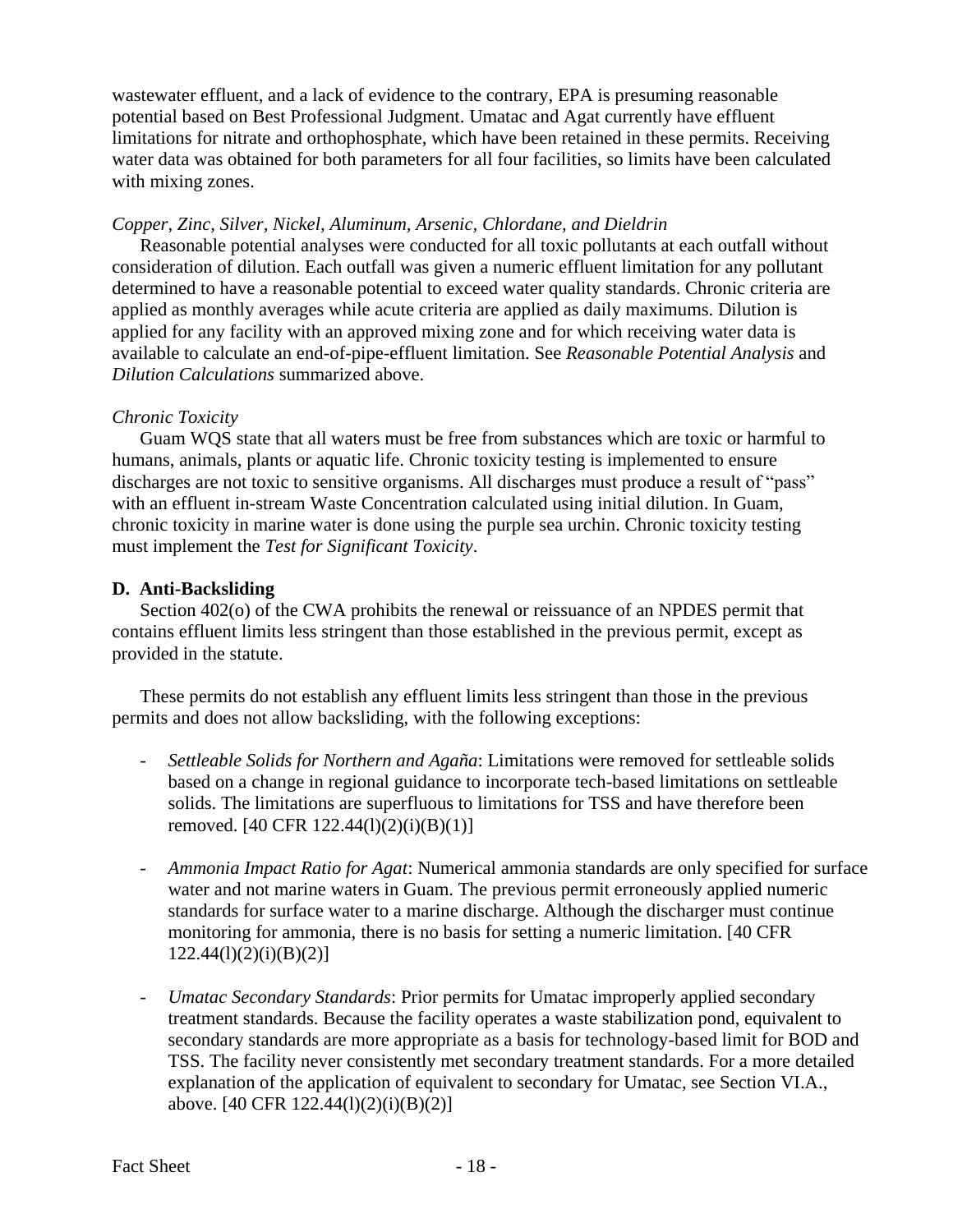*- Umatac Mixing Zone*: GWA has applied for a new mixing zone for Umatac. As a condition of recommending the mixing zone, EPA has included a dry-weather discharge prohibition in the permit. If granted by Guam EPA, effluent limits for ammonia (as AIR), nitrate, and orthophosphate will be relaxed to reflect approved mixing based on new information. The facility was unable to previously comply with effluent limitations for nutrients. [40 CFR  $122.44(1)(2)(i)(B)(1)]$ 

### **E. Antidegradation Policy**

EPA's antidegradation policy at 40 CFR 131.12 and Guam Water Quality Standards require that existing water uses and the level of water quality necessary to protect the existing uses be maintained.

As described in this document, these permits establish effluent limits and monitoring requirements to ensure that all applicable water quality standards are met. In addition, these permits do not authorize any new or increased discharge flow from any of the outfalls. All other increased effluent limitations have been justified as part of the anti-backsliding review.

Therefore, due to the low levels of toxic pollutants present in the effluent and application of water quality-based effluent limitations, the discharge is not expected to adversely affect receiving water bodies or result in any degradation of water quality.

### **VII. NARRATIVE WATER QUALITY-BASED EFFLUENT LIMITS**

The Guam Water Quality Standards contains narrative water quality standards applicable to the receiving water. Therefore, these permits incorporate applicable narrative water quality standards.

# **VIII. MONITORING AND REPORTING REQUIREMENTS**

These permits require the permittee to conduct monitoring for all pollutants or parameters where effluent limits have been established, at the minimum frequency specified. Additionally, where effluent concentrations of toxic parameters are unknown or where data are insufficient to determine reasonable potential, monitoring may be required for pollutants or parameters where effluent limits have not been established.

# **A. Effluent Monitoring and Reporting**

The permittee shall conduct effluent monitoring to evaluate compliance with the proposed permit conditions. The permittee shall perform all monitoring, sampling and analyses in accordance with the methods described in the most recent edition of 40 CFR 136, unless otherwise specified in the proposed permits. All monitoring data shall be reported on monthly DMRs and submitted quarterly as specified in the proposed permits. All DMRs are to be submitted electronically to EPA using NetDMR.

#### **B. Priority Toxic Pollutants Scan**

A Priority Toxic Pollutants Scan must be conducted annually for Northern, Agaña and Agat and once during the fourth year of the five-year permit term for Umatac to ensure that the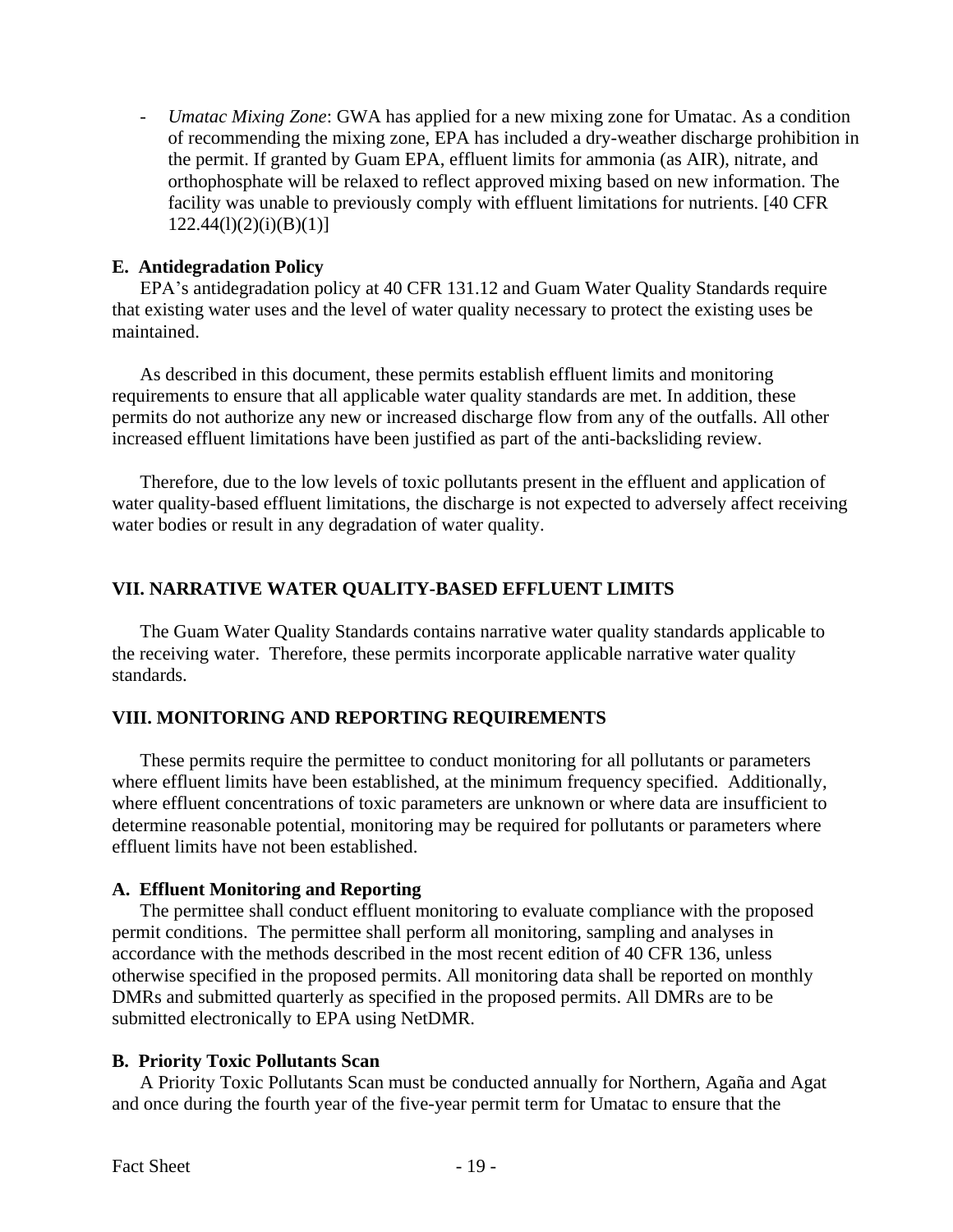discharge does not contain toxic pollutants in concentrations that may cause a violation of water quality standards. Results from the priority pollutant scans should be summarized in the reapplication. Priority pollutants are identified in Attachment G of the permits.

# **C. Whole Effluent Toxicity Testing**

These permits establish tests for chronic toxicity. Chronic toxicity testing evaluates reduced growth/reproduction in Whole Effluent Toxicity. Chronic toxicity is to be reported based on the Test for Significant Toxicity.

# **IX. SPECIAL CONDITIONS**

# **A. Biosolids**

Standard requirements for the monitoring, reporting, recordkeeping, and handling of biosolids in accordance with 40 CFR Part 503 are incorporated into these permits. The permits also include, for dischargers who are required to submit biosolids annual reports, electronic reporting requirements. Permittees shall submit biosolids annual reports using EPA's NPDES Electronic Reporting Tool ("NeT") by February  $19<sup>th</sup>$  of the following year.

# **B. Pretreatment**

EPA has established pretreatment standards to prevent the introduction of pollutants into POTWs which will interfere with or pass through the treatment works, and to improve opportunities to recycle and reclaim municipal and industrial wastewaters and sludges (Section 307 of the CWA). EPA requires any POTW (or combination of POTWs operated by the same authority) with a total design flow greater than 5 MGD that receives nondomestic sources pollutants which are subject to pretreatment standards to establish a pretreatment program.

The total design flow for all POTWs operated by GWA is approximately 26 MGD, and these POTWs receive pollutants from nondomestic sources which are subject to pretreatment standards, and which may pass through or interfere with the POTWs. Therefore, the permits require GWA to develop and submit to EPA for approval a pretreatment program that meets the requirements of 40 CFR 403.8 within one year of permit issuance. The permits may be modified to incorporate the approved pretreatment program as an enforceable condition, in accordance with 40 CFR 403.8(c).

# **C. Development of an Initial Investigation TRE Workplan for Whole Effluent Toxicity**

In the event effluent toxicity is triggered from WET test results, the permits require the permittee to develop and implement a Toxics Reduction Evaluation (TRE) Workplan. An unacceptable effluent toxicity is found when "Fail" is determined, as indicated by a statistically significant difference between a test sample of diluted effluent and a control using a t-test. The draft permits also require additional toxicity testing if a chronic toxicity monitoring trigger is exceeded. Within 90 days of the permit effective date, the permittee shall prepare and submit a copy of their Initial Investigation TRE Workplan (1-2 pages) for acute and chronic toxicity to EPA for review.

# **D. Fats, Oils, and Grease**

Fats, Oils, and Grease ("FOG") that enter a sewer system, generally from commercial businesses, may degrade collection systems and assets and lead to blockages and resulting sewer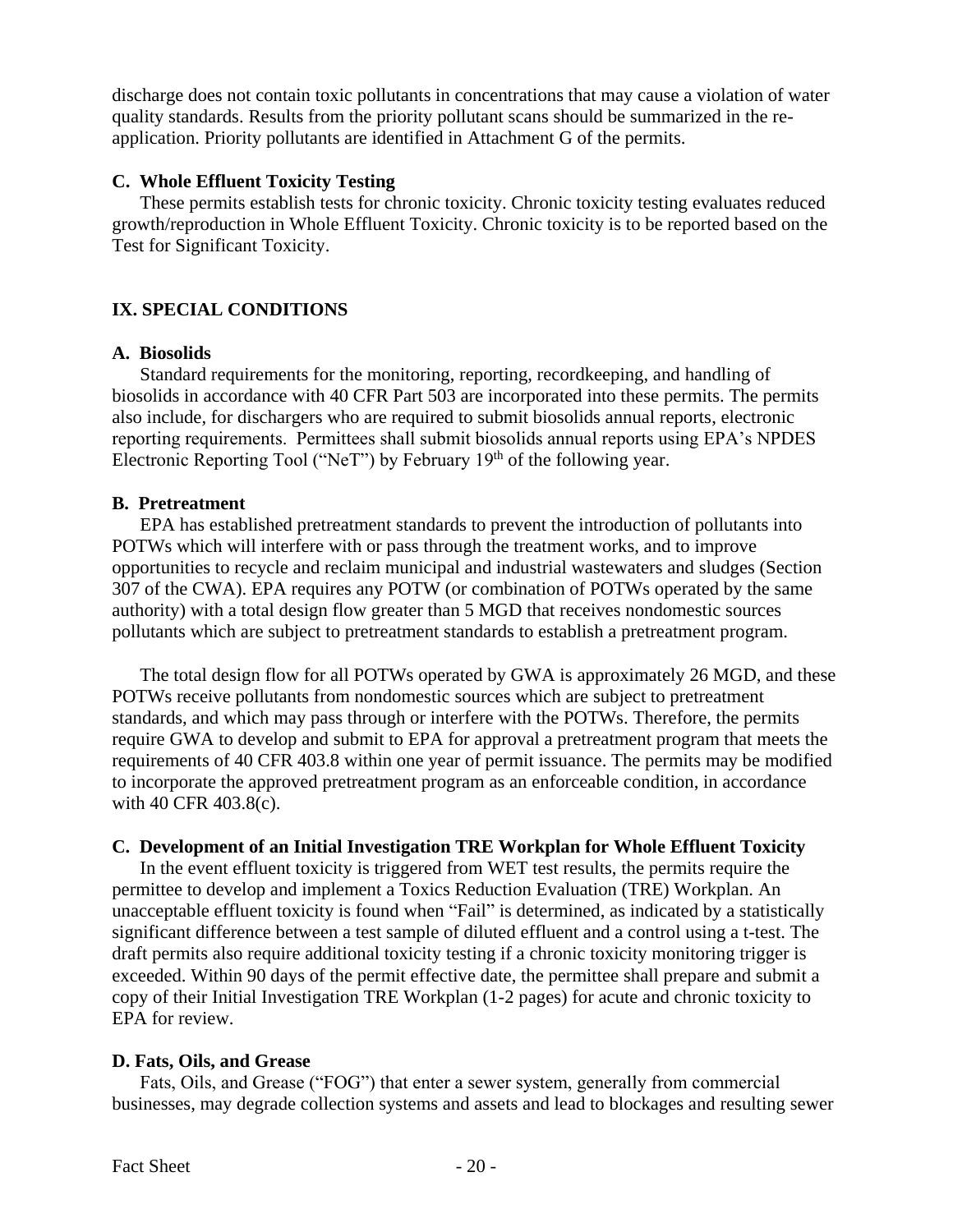overflows. The purpose of the FOG program is to minimize FOG inputs into the collection system through local ordinance, baseline assessment, tracking, outreach, and inspection. FOG requirements have been incorporated into these permits consistent with requirements in the Northern, Agaña, and Agat permits. The permittee is expected to maintain a FOG program throughout their entire collection system for all GWA-owned and operated facilities.

# **E. Asset Management**

40 CFR 122.41(e) requires permittees to properly operate and maintain all facilities and systems of treatment and control which are installed or used by the permittee to achieve compliance with the conditions of these permits. Asset management planning provides a framework for setting and operating quality assurance procedures and ensuring the permittee has sufficient financial and technical resources to continually maintain a targeted level of service. Asset management requirements have been established in the permits to ensure compliance with the provisions of 40 CFR 122.41(e).

# **F. Umatac Discharge Prohibition**

The applicant requested a mixing zone for the Umatac-Merizo discharge (GU0020273). Their application indicated that the facility is designed to not discharge during dry weather and established a lower bound of 1.48 cfs of flow to model mixing in the river.

As a result of the applicant's desire to have a mixing zone and to ensure the permittee is properly operating their facility, EPA is establishing a discharge prohibition during dry weather. Dry weather is defined as times when Toguan River flow is less than 1.5 cfs.

# **X. OTHER CONSIDERATIONS UNDER FEDERAL LAW**

# **A. Consideration of Environmental Justice**

EPA's Environmental Justice policy establishes fair treatment and meaningful involvement of all people regardless of race, color, national origin, or income, with respect to the development, implementation, and enforcement of environmental laws, regulations, and policies. As part of the environmental permitting process, EPA considers cumulative environmental impacts to disproportionately impacted communities.

In Guam, EPA is aware of several environmental burdens facing communities including emissions from petroleum power generation, imminent Naval relocation and expansion, and bacteriological impairments for beaches across the territory. Guam has also experienced recent relocation of their primary landfill for industrial and municipal waste and received its first Municipal Separate Storm Sewer System ("MS4") permit in December 2018.

This permitting action will serve as the territory's primary wastewater regulatory mechanism and has been written to streamline regulatory requirements while ensuring discharged treated wastewater is protective of beneficial uses for the impacted environment and community. Furthermore, EPA has conducted outreach to impacted territory and Federal agencies and public noticed the permits in a local newspaper to refine requirements for local considerations.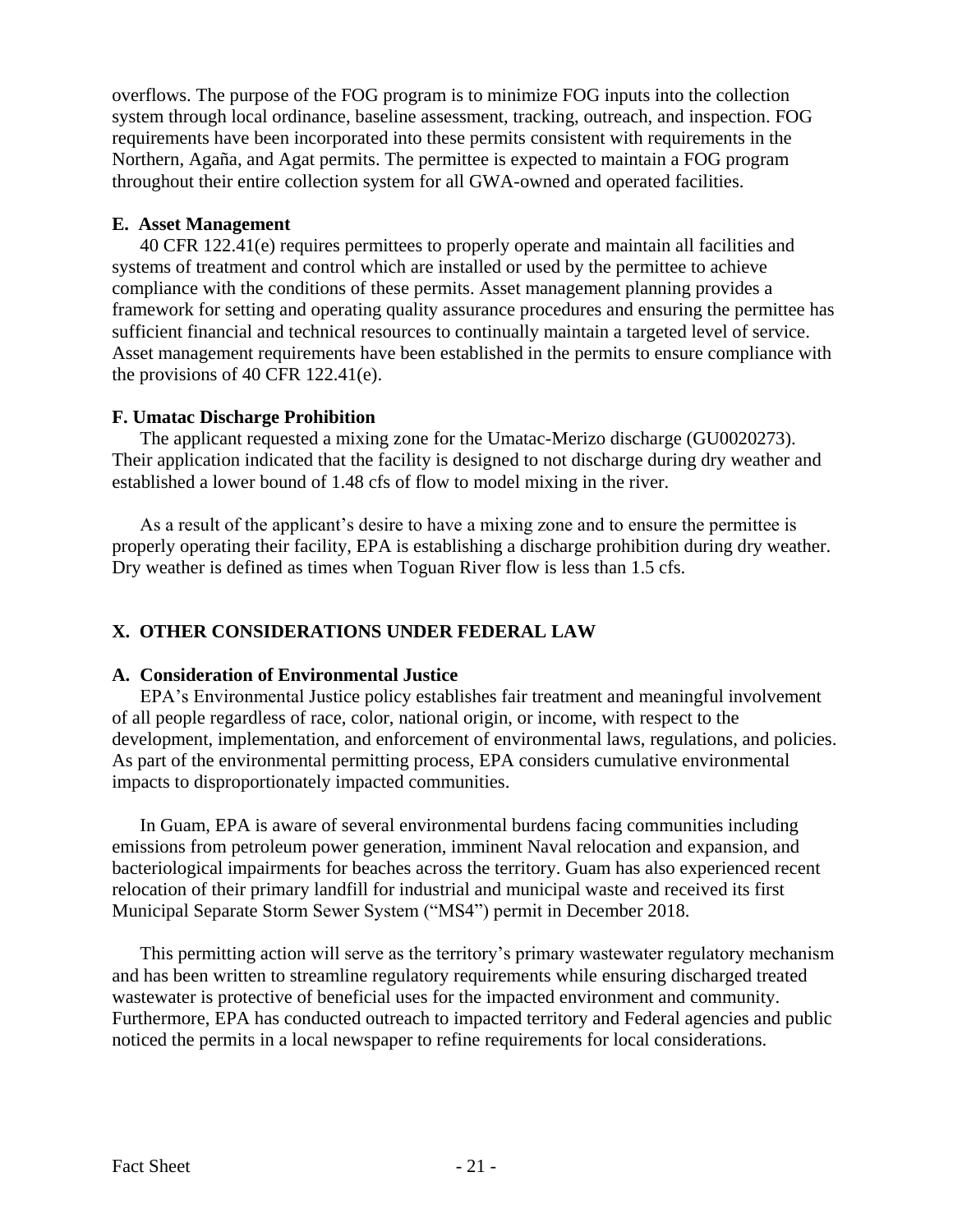In addition to these permits, EPA provides support to GWA through compliance and State Revolving Funding assistance. Continued engagement across all water programs is critical to establish consistent expectations and resources to support water and wastewater infrastructure.

In consideration of the above, EPA believes the permitted discharges should not contribute to undue incremental environmental burden and has made reasonable effort to ensure the community has, at a minimum, the same degree of protection as less burdened communities.

# **B. Impact to Threatened and Endangered Species**

Section 7 of the Endangered Species Act of 1973 (16 U.S.C. § 1536) requires federal agencies to ensure that any action authorized, funded, or carried out by the federal agency does not jeopardize the continued existence of a listed or candidate species, or result in the destruction or adverse modification of its habitat.

Informal consultation was initiated on 7/25/18 with both U.S. Fish and Wildlife and the National Marine Fisheries Service. EPA received a response from USFWS in a letter dated 8/17/18 and an email from NMFS on 7/25/18.

EPA completed a Biological Evaluation for the discharge concurrent with public notice. EPA concluded that the wastewater discharges from the permit renewals will have "no effect" all listed species except the following species which it "may affect, but is unlikely to adversely affect:"

- Green Sea Turtle
- Hawksbill Sea Turtle
- Seriatopora aculeata (Coral Species)

On 6/18/19, EPA received a letter of concurrence from NMFS completing ESA section 7 consultation.

# **C. Impact to Coastal Zones**

The Coastal Zone Management Act (CZMA) requires that Federal activities and licenses, including Federally permitted activities, must be consistent with an approved state Coastal Management Plan (CZMA Sections 307(c)(1) through (3)). Section 307(c) of the CZMA and implementing regulations at 40 CFR 930 prohibit EPA from issuing a permit for an activity affecting land or water use in the coastal zone until the applicant certifies that the proposed activity complies with the State (or Territory) Coastal Zone Management program, and the State (or Territory) or its designated agency concurs with the certification.

The applicant is required to seek coastal consistency certification from the Guam Bureau of Statistics and Plans. On November 4, 2019, Guam BSP completed its review of the Federal Consistency Certification by GWA and issued a conditional concurrence. The permittee must comply with all conditions set forth in the concurrence.

# **D. Impact to Essential Fish Habitat**

The 1996 amendments to the Magnuson-Stevens Fishery Management and Conservation Act (MSA) set forth mandates for the National Marine Fisheries Service, regional fishery management councils and other federal agencies to identify and protect important marine and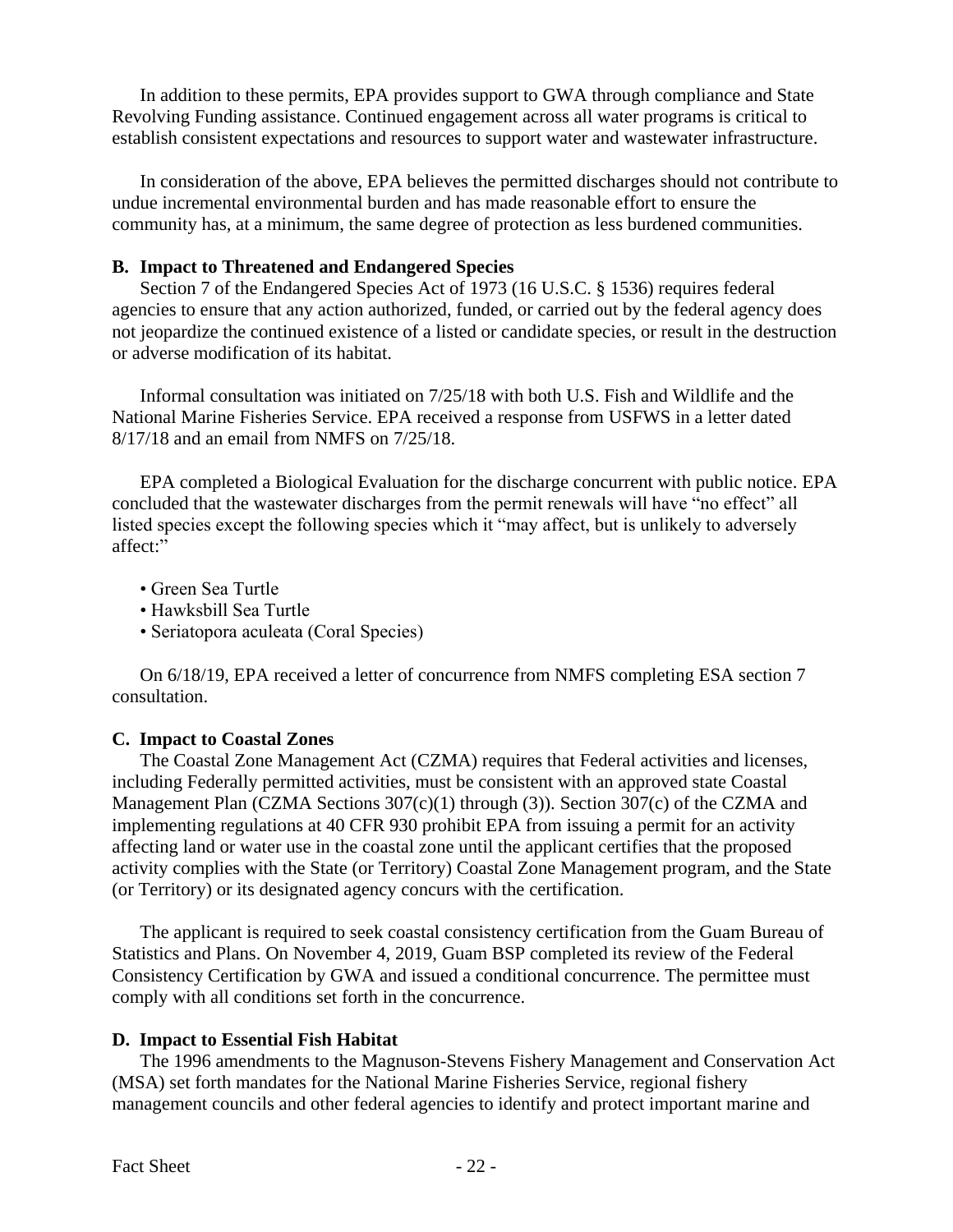anadromous fish species and habitat. The MSA requires Federal agencies to make a determination on Federal actions that may adversely impact Essential Fish Habitat (EFH).

The proposed permits contain technology-based effluent limits and numerical and narrative water quality-based effluent limits as necessary for the protection of applicable aquatic life uses. The proposed permits do not directly discharge to areas of essential fish habitat. Therefore, EPA has determined that the proposed permits will not adversely affect essential fish habitat. A copy of the draft permits and fact sheet have been shared with NMFS for review and comment. At time of issuance, EPA has not received any comments on EFH.

# **E. Impact to National Historic Properties**

Section 106 of the National Historic Preservation Act (NHPA) requires federal agencies to consider the effect of their undertakings on historic properties that are either listed on, or eligible for listing on, the National Register of Historic Places. Pursuant to the NHPA and 36 CFR §800.3(a)(1), EPA has not found evidence of impact on historic properties and is making a determination that issuing this proposed NPDES permit does not have the potential to affect any historic properties or cultural properties. As a result, Section 106 does not require EPA to undertake additional consulting on this permit issuance.

# **F. 401 Water Quality Certification Requirements**

For States, Territories, or Tribes with EPA approved water quality standards, EPA is requesting certification from the affected State, Territory, or Tribe that the proposed permit will meet all applicable water quality standards. Certification under section 401 of the CWA shall be in writing and shall include the conditions necessary to assure compliance with referenced applicable provisions of sections 208(e), 301, 302, 303, 306, and 307 of the CWA and appropriate requirements of Territory law.

Conditional 401 certifications were transmitted by Guam EPA on each of the four permits on September 3, 2019. The four orders are summarized below:

| 1.001                   |                                            |  |  |  |  |
|-------------------------|--------------------------------------------|--|--|--|--|
| <b>WQC Order Number</b> | <b>Facility</b>                            |  |  |  |  |
| #1907-01                | Northern District Sewage Treatment Plant   |  |  |  |  |
| #1907-02                | Hagatna Sewage Treatment Plant             |  |  |  |  |
| #1907-03                | Agat Santa Rita Wastewater Treatment Plant |  |  |  |  |
| #1907-04                | Umatac-Merizo Wastewater Treatment Plant   |  |  |  |  |

**Table 4. 401 Water Quality Certifications**

Conditions from the certifications have been incorporated by reference into the permits.

# **XI. STANDARD CONDITIONS**

# **A. Reopener Provision**

In accordance with 40 CFR 122 and 124, these permits may be modified by EPA to include effluent limits, monitoring, or other conditions to implement new regulations, including EPAapproved water quality standards; or to address new information indicating the presence of effluent toxicity or the reasonable potential for the discharge to cause or contribute to exceedances of water quality standards.